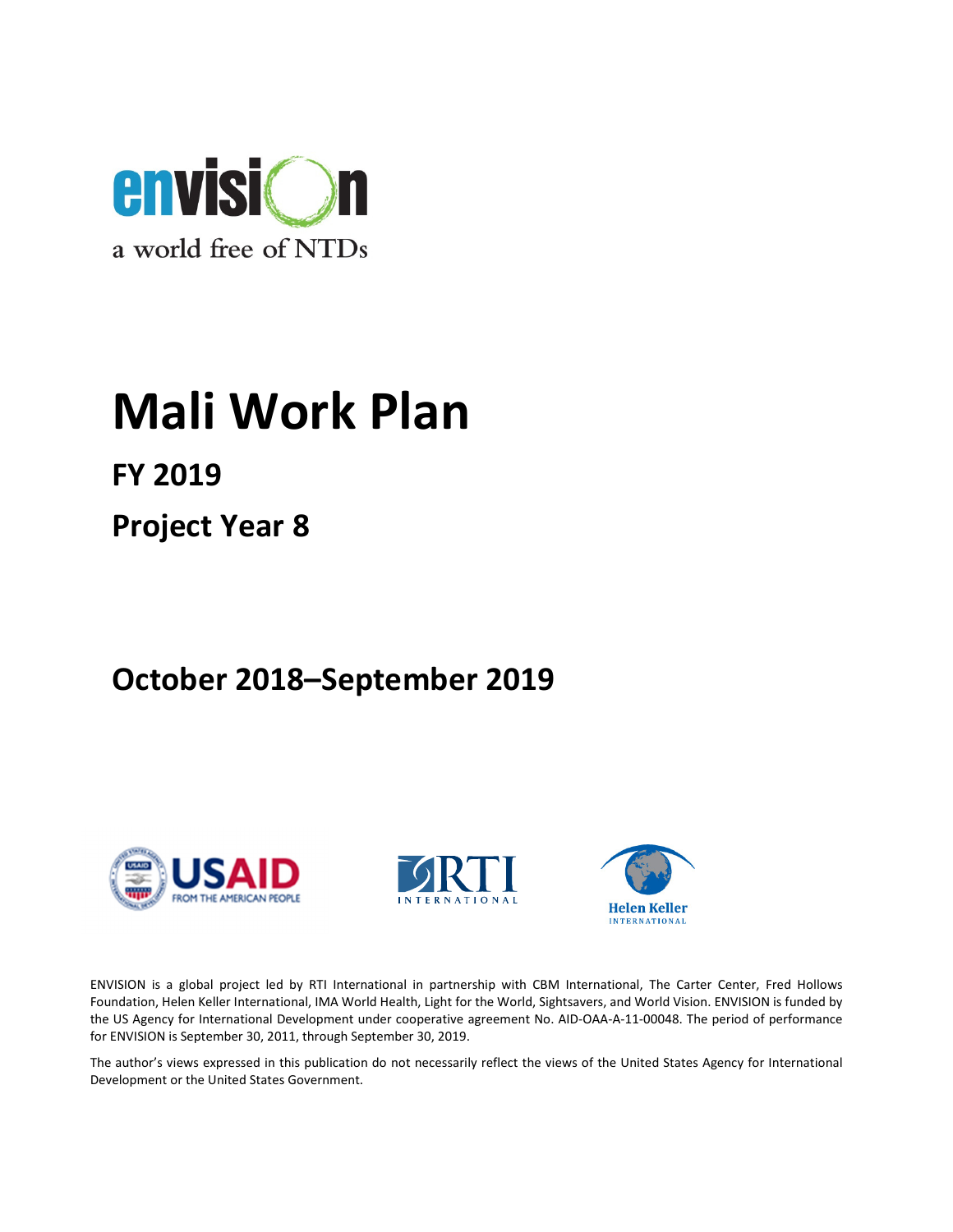## ENVISION PROJECT OVERVIEW

The United States Agency for International Development (USAID) ENVISION project (2011–2019) is designed to support the vision of the World Health Organization (WHO) and its member states by targeting the control and elimination of seven neglected tropical diseases (NTDs), including, lymphatic filariasis (LF), onchocerciasis (OV), schistosomiasis (SCH), trachoma, and three soil-transmitted helminths (STH; roundworm, whipworm, and hookworm). ENVISION's goal is to strengthen NTD programming at the global and country levels and support ministries of health to achieve their NTD control and elimination goals.

At the global level, ENVISION—in close coordination and collaboration with WHO, USAID, and other stakeholders—contributes to several technical areas in support of global NTD control and elimination goals, including the following:

- Technical assistance
- Monitoring and evaluation (M&E)
- Global policy leadership
- Grants and financial management
- Capacity strengthening at global and country levels
- Dissemination

At the country level, ENVISION provides support to national NTD programs in 19 countries in Africa, Asia, and Latin America by providing strategic technical, operational, and financial assistance for a comprehensive package of NTD interventions, including the following:

- NTD program capacity strengthening
- Strategic planning
- Advocacy for building a sustainable national NTD program
- Social mobilization to enable NTD program activities
- Mapping
- Drug and commodity supply management
- Supervision
- M&E

In Mali, ENVISION project activities are implemented by Helen Keller International.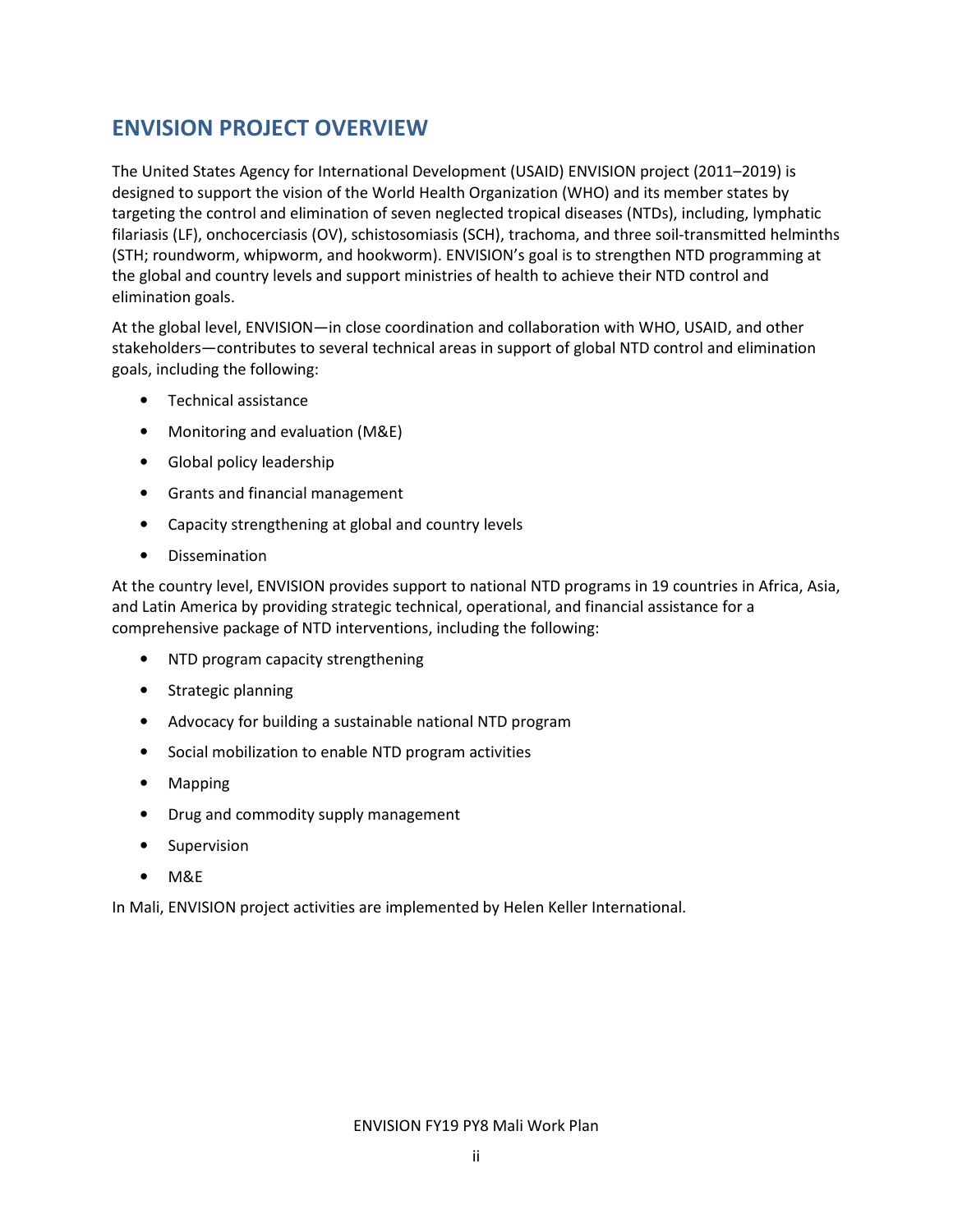# **TABLE OF CONTENTS**

 $\overline{\phantom{a}}$ 

| 1.             |              |  |  |  |
|----------------|--------------|--|--|--|
|                | a)           |  |  |  |
|                | b)           |  |  |  |
| 2.             |              |  |  |  |
|                | a)           |  |  |  |
|                | b)           |  |  |  |
|                | c)           |  |  |  |
|                | d)           |  |  |  |
|                | e)           |  |  |  |
| 3.             |              |  |  |  |
|                |              |  |  |  |
| $\mathbf{1}$ . |              |  |  |  |
|                | a)           |  |  |  |
|                | b)           |  |  |  |
| 2.             |              |  |  |  |
|                | a)           |  |  |  |
|                | b)           |  |  |  |
|                | c)           |  |  |  |
|                | d)           |  |  |  |
|                | e)           |  |  |  |
|                | f)           |  |  |  |
|                | g)           |  |  |  |
|                | h)           |  |  |  |
|                | i)           |  |  |  |
|                | j)           |  |  |  |
|                | $\mathsf{k}$ |  |  |  |
|                | $\vert$      |  |  |  |
|                | m)           |  |  |  |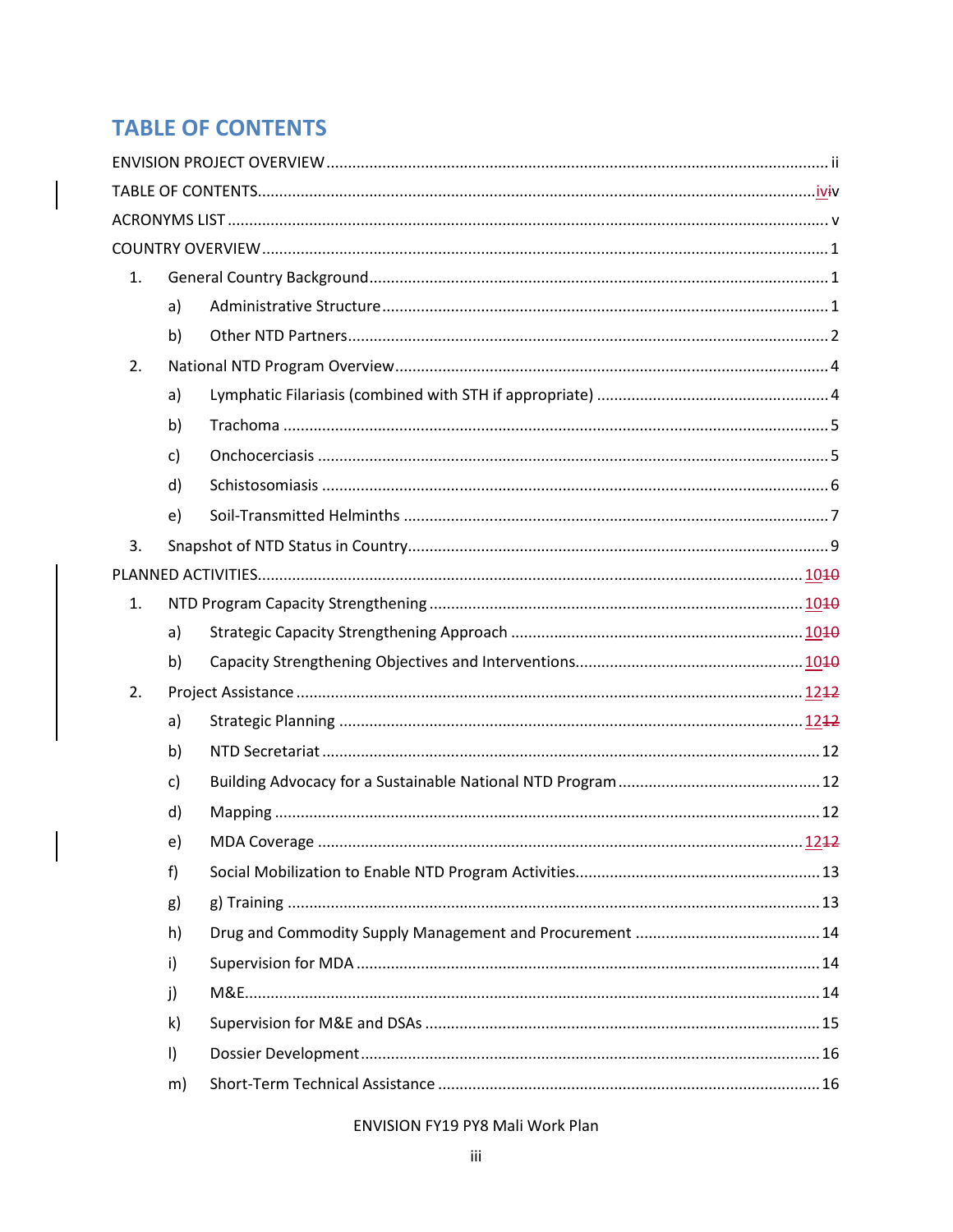|--|

Error! Bookmark not defined.

# TABLE OF TABLES

| Table 2: | Snapshot of the expected status of the NTD program in Mali as of Sept. 30, 2018 9 |  |
|----------|-----------------------------------------------------------------------------------|--|
|          |                                                                                   |  |
| Table 4: |                                                                                   |  |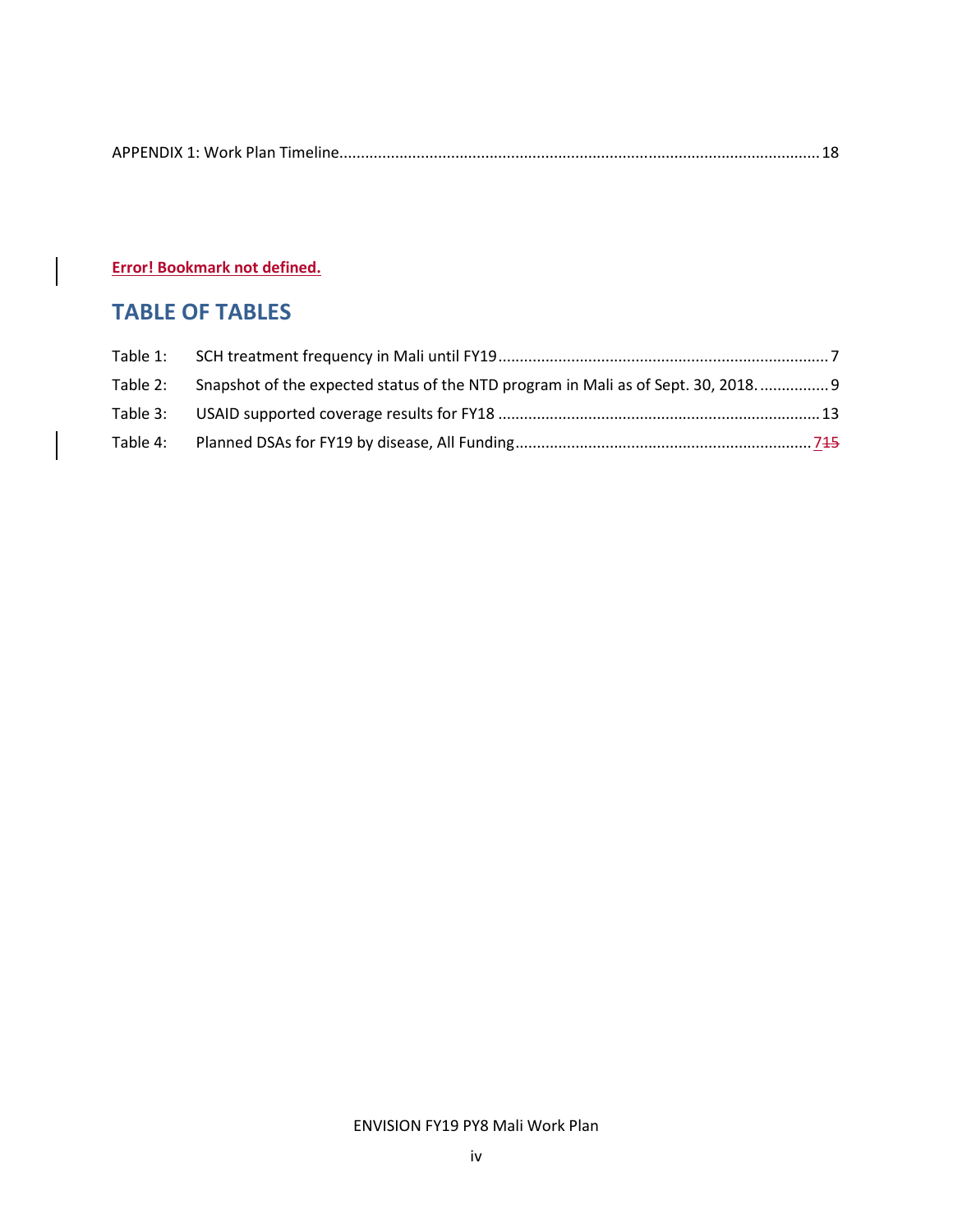## ACRONYMS LIST

| AE              | <b>Adverse Event</b>                                                                       |
|-----------------|--------------------------------------------------------------------------------------------|
| ALB             | Albendazole                                                                                |
| CAP             | Centre d'attitude professionnelle (Center of professional attitude)                        |
| CD              | <b>Country Director</b>                                                                    |
| <b>CDD</b>      | <b>Community Drug Distributor</b>                                                          |
| <b>CHW</b>      | <b>Community Health Worker</b>                                                             |
| <b>CNHF</b>     | Conrad N. Hilton Foundation                                                                |
| <b>CNIECS</b>   | Centre National d'Information, d'Education et Communication pour la Santé (National        |
|                 | Center for Health Information, Education, and Communication)                               |
| <b>CSCOM</b>    | Centre de Santé Communautaire (Community Health Center)                                    |
| <b>CSREF</b>    | Centre de Santé de Référence (Referral Health Center)                                      |
| СY              | Calendar Year                                                                              |
| <b>MCD</b>      | Médecin Chef de District (Medical Chief of District)                                       |
| <b>DNS</b>      | Direction Nationale de la Santé (National Health Directorate)                              |
| <b>DPLM</b>     | Division de la Prévention et de la Lutte Contre la Maladie (Division of Disease Prevention |
|                 | and Control)                                                                               |
| <b>DQA</b>      | Data Quality Assessment                                                                    |
| <b>DRS</b>      | Direction Régionale de la Santé (Regional Health Directorate)                              |
| <b>DSA</b>      | Disease-Specific Assessment                                                                |
| <b>DTC</b>      | Directeur Technique du Centre (Technical Director of the Health Center)                    |
| <b>ELISA</b>    | Enzyme-Linked Immunosorbent Assay                                                          |
| <b>END Fund</b> | End Neglected Tropical Diseases Fund                                                       |
| <b>ESPEN</b>    | Expanded Special Project for the Elimination of NTDs                                       |
| EU              | <b>Evaluation Unit</b>                                                                     |
| <b>FELASCOM</b> | Fédération Locale de l'Association de Santé Communautaire (Local Federation of             |
|                 | <b>Community Health Associations)</b>                                                      |
| <b>FMOS</b>     | Faculte de Medecine et d'OdontoStomatologie (Faculty of Medicine and Dentistry)            |
| <b>FOG</b>      | <b>Fixed Obligation Grant</b>                                                              |
| <b>FTS</b>      | <b>Filariasis Test Strip</b>                                                               |
| FY              | <b>Fiscal Year</b>                                                                         |
| HD              | <b>Health District</b>                                                                     |
| HKI             | Helen Keller International                                                                 |
| HQ              | Headquarters                                                                               |
| ICT             | Immunochromatographic Test                                                                 |
| IEC             | Information, Education, and Communication                                                  |
| <b>INRSP</b>    | Institut National de Recherche en Santé Publique (National Institute of Research and       |
|                 | Public Health)                                                                             |
| <b>IVM</b>      | Ivermectin                                                                                 |
| JAP             | Joint Application Package                                                                  |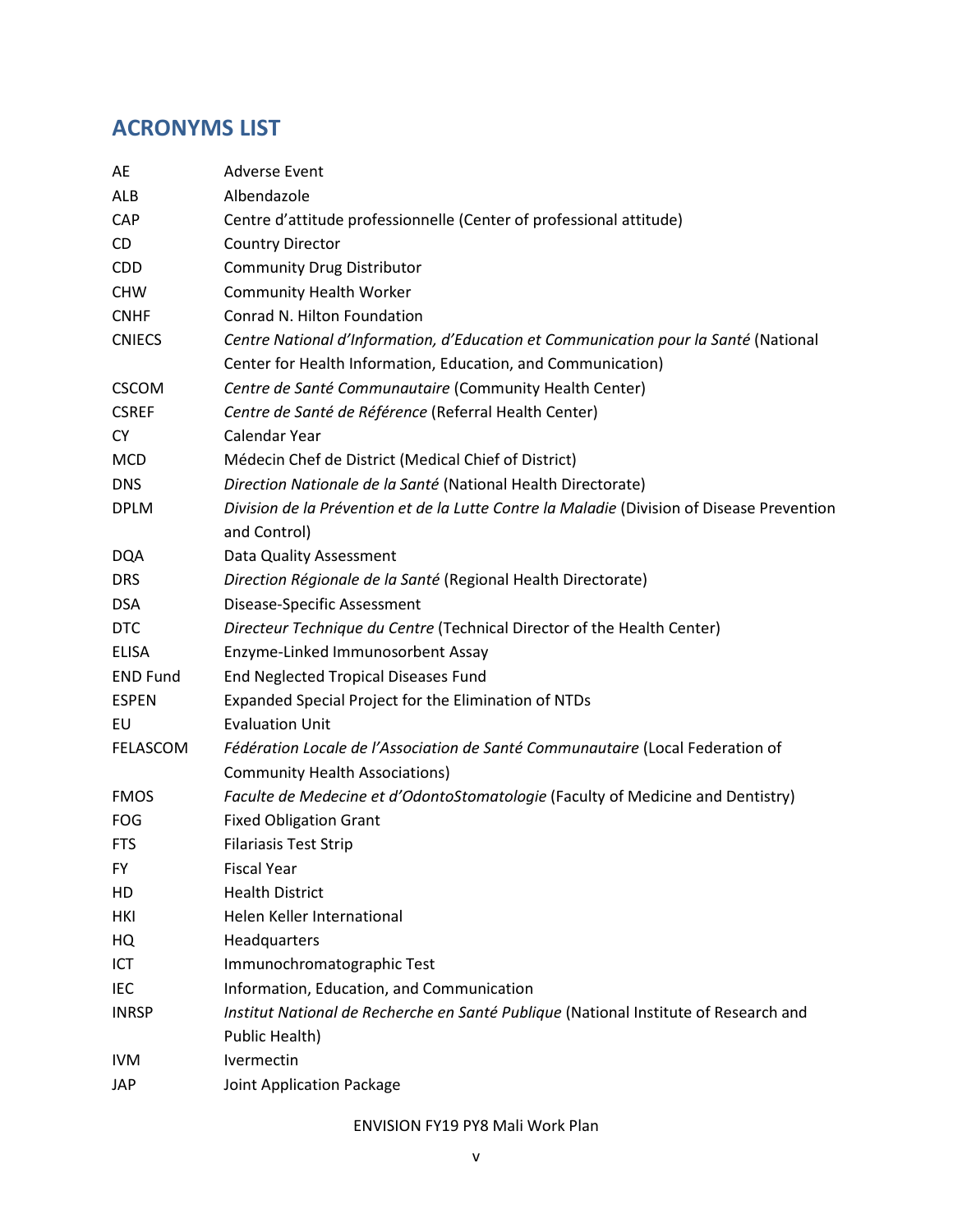| <b>JRSM</b>  | Joint Request for Selected Medicines                                                   |
|--------------|----------------------------------------------------------------------------------------|
| LF           | Lymphatic Filariasis                                                                   |
| M&E          | Monitoring and Evaluation                                                              |
| <b>MCD</b>   | Médecin-Chef de District (Health District Chief Medical Officer)                       |
| <b>MDA</b>   | <b>Mass Drug Administration</b>                                                        |
| <b>MMDP</b>  | Morbidity Management and Disability Prevention                                         |
| <b>MOH</b>   | Ministry of Heath                                                                      |
| <b>MRTC</b>  | Malaria Research and Training Center                                                   |
| <b>MSHP</b>  | Ministère de la Santé et de l'Hygiène Publique (Ministry of Health and Public Hygiene) |
| <b>NGO</b>   | Nongovernmental Organization                                                           |
| <b>NTD</b>   | <b>Neglected Tropical Disease</b>                                                      |
| <b>OEC</b>   | <b>Onchocerciasis Elimination Committee</b>                                            |
| <b>OMVS</b>  | Organisation pour la Mise en Valeur du Fleuve Sénégal (Organization for the            |
|              | Development of the Senegal River)                                                      |
| <b>ORTM</b>  | l'Office de Radiodiffusion Télévision du Mali (Office of Radio and Television of Mali) |
| OV           | Onchocerciasis                                                                         |
| PC           | Preventive Chemotherapy                                                                |
| <b>PCR</b>   | Polymerase Chain Reaction                                                              |
| <b>PGIRE</b> | Le Programme de Gestion Intégrée des Ressources en Eau et de Développement des         |
|              | Usages Multiples (Integrated Water Resource Management Project)                        |
| <b>PNEFL</b> | Le Programme National d'Élimination de la Filariose Lymphatique ou Éléphantiasis       |
|              | (National Lymphatic Filariasis Elimination Program)                                    |
| <b>PNLO</b>  | Programme National de Lutte Contre l'Onchocercose (National Onchocerciasis Control     |
|              | Program)                                                                               |
| <b>PNSO</b>  | Programme National de Soins Oculaire (National Program for Eye Health)                 |
| PSI          | <b>Population Services International</b>                                               |
| <b>PZQ</b>   | Praziquantel                                                                           |
| Q            | Quarter                                                                                |
| <b>RD</b>    | <b>Regional Director</b>                                                               |
| SAC          | School-Age Children                                                                    |
| <b>SAFE</b>  | Surgery-Antibiotics-Facial cleanliness-Environmental improvements                      |
| <b>SCH</b>   | Schistosomiasis                                                                        |
| SCI          | Schistosomiasis Control Initiative                                                     |
| <b>STH</b>   | Soil-Transmitted Helminths                                                             |
| TA           | <b>Technical Assistance</b>                                                            |
| <b>TAS</b>   | <b>Transmission Assessment Survey</b>                                                  |
| TF           | Trachomatous Inflammation-Follicular (Active Trachoma)                                 |
| <b>TFGH</b>  | <b>Task Force for Global Health</b>                                                    |
| <b>TIPAC</b> | Tool for Integrated Planning and Costing                                               |
| <b>TIS</b>   | <b>Trachoma Impact Survey</b>                                                          |
| <b>TSS</b>   | Trachoma Surveillance Survey                                                           |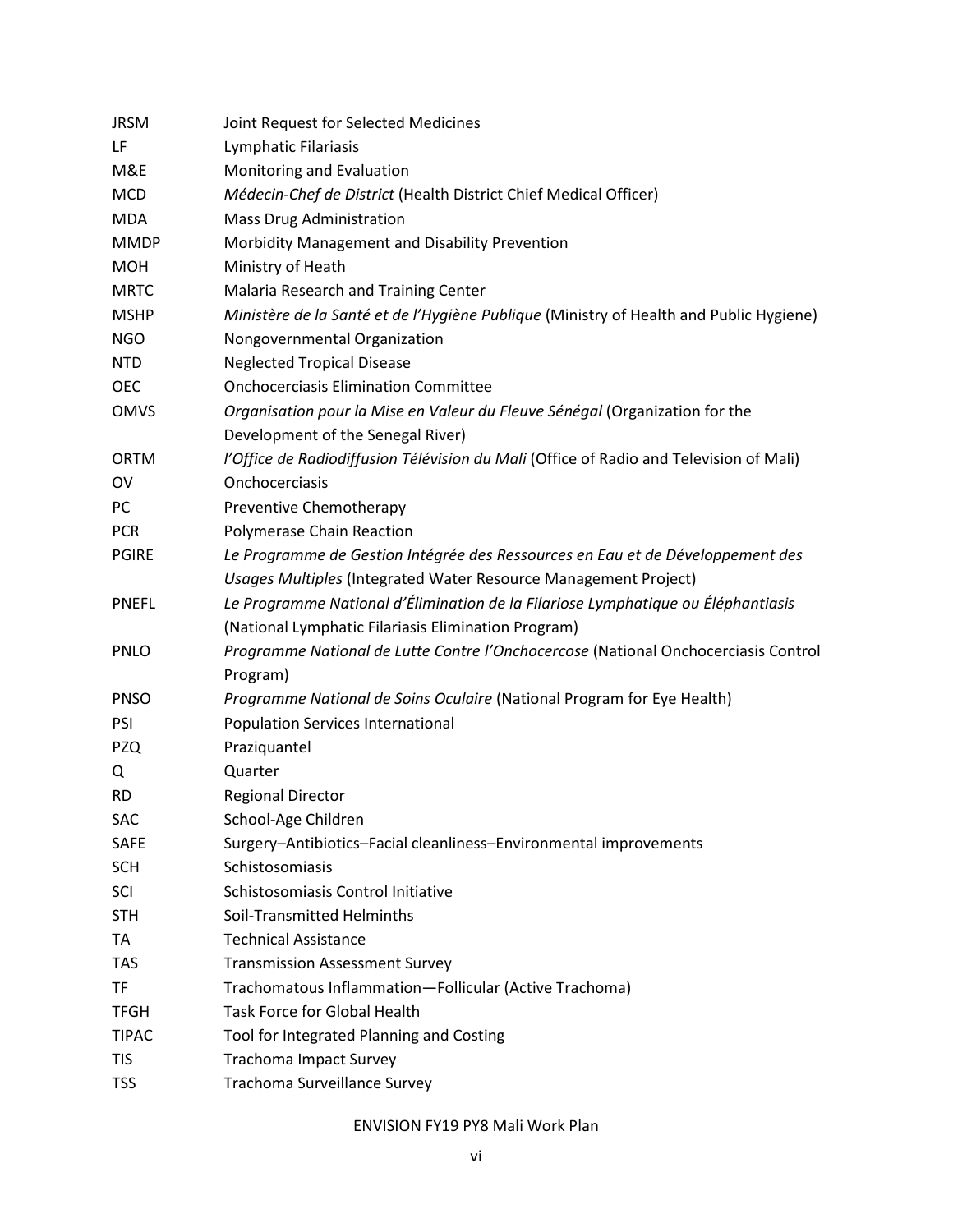| тот          | <b>Training of Trainers</b>               |
|--------------|-------------------------------------------|
| TТ           | Trachomatous Trichiasis                   |
| <b>USAID</b> | U.S. Agency for International Development |
| <b>WB</b>    | World Bank                                |
| <b>WHO</b>   | World Health Organization                 |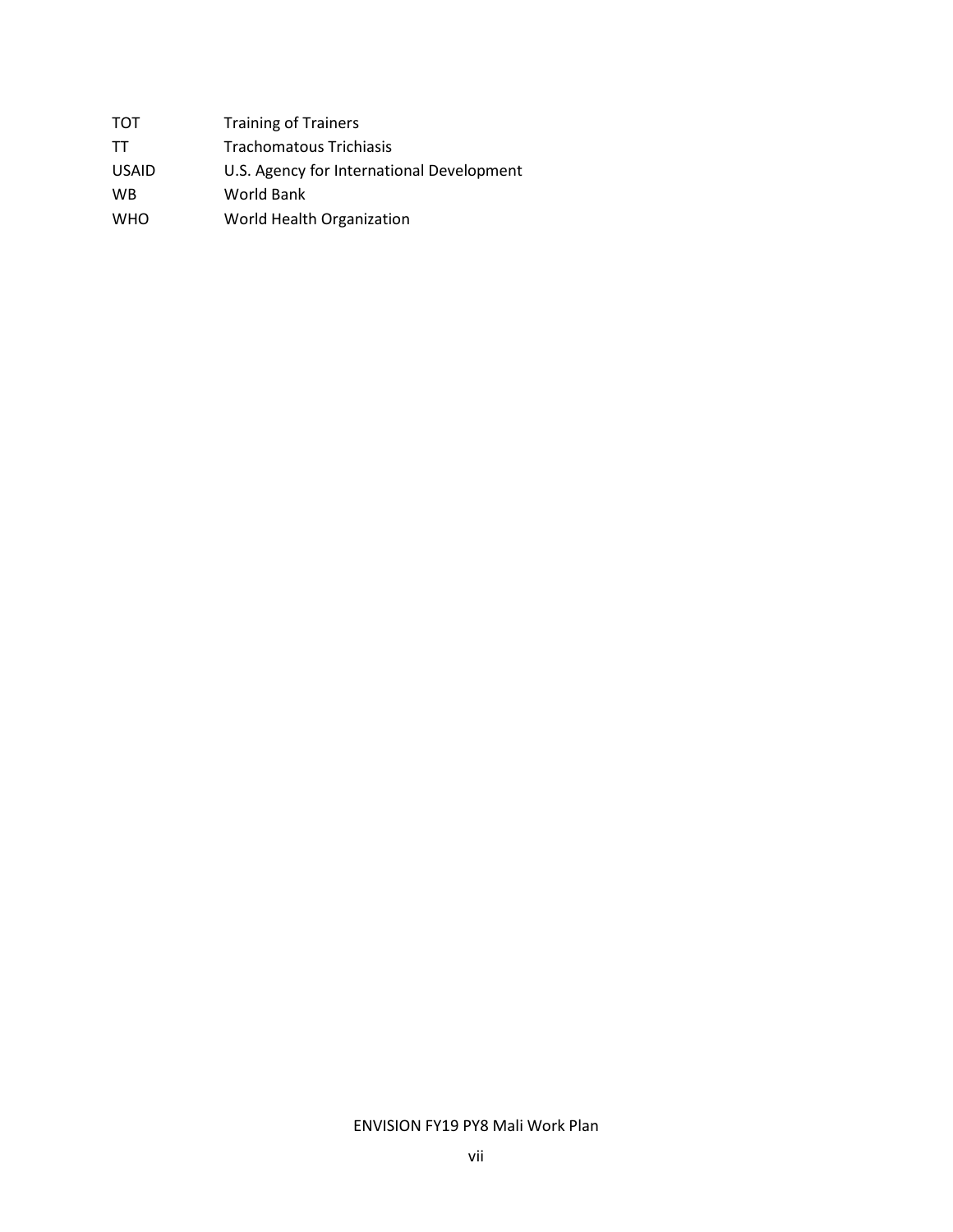# COUNTRY OVERVIEW

## 1. General Country Background

Mali's neglected tropical disease (NTD) program began in 2007 as one of the original fast-track countries funded by the US Agency for International Development (USAID). In 2009, the country reached full geographic scale (61 health districts [HDs]) for all of the preventive chemotherapy (PC) NTDs. The country has since undergone redistricting from 61 to now 75 HDs. Significant gains have been made in stopping HD-level mass drug administration (MDA) for trachoma in all 69 of the originally endemic HDs and 49 of 75 districts endemic for lymphatic filariasis (LF). The remaining 26 LF-endemic HDs will conduct transmission assessment surveys (TASs) before the end of the calendar year 2018 (CY18). Two of 22 HDs endemic for onchocerciasis (OV) have also stopped MDA.

The data from schistosomiasis (SCH) surveys in 46 HDs from calendar years 2014 to 2017 revealed that 12 HDs achieved the criteria for disease control (less than 5% heavy-intensity infections in sentinel populations) and that 16 HDs achieved the criteria for disease elimination as a public health problem (less than 1% heavy-intensity infections in sentinel populations). For soil-transmitted helminths (STH), 43 out of 46 HDs evaluated from 2014 to 2017 have reached elimination criteria (prevalence of heavyintensity infections <1%), and 3 have reached control criteria (prevalence of heavy-intensity infections < 5%) among the school-age children (SAC) examined. These 46 HDs along with the other HDs will be reevaluated for LF during integrated STH TAS by the end of CY18.

OV is endemic in 34 HDs in the regions of Kayes, Koulikoro, Sikasso, of these 34 HDs, 20 are receiving ivermectin (IVM) treatment currently, and the other 14 are under epidemiological surveillance. In FY18, 20 HDs were treated. Epidemiological and entomological surveys conducted in 2015 demonstrated progress towards OV elimination in 5 HDs. However, confirmation with additional studies—OV16 enzyme-linked immunosorbent assay (ELISA) and O-150 polymerase chain reaction (PCR) (in flies)—is needed to determine if MDA can be stopped. With the OV elimination strategic plan (in process) and OV expert committee (OEC) recommendations, strategies will be made for each endemic district in order to reach the elimination goal by 2025.

In fiscal year 2019 (FY19), the MDA will target SCH and OV, and five partners (USAID, Sightsavers, World Bank, Organization for the Development of the Senegal River (Organisation pour la Mise en Valeur du Fleuve Sénégal [OMVS]), and End Neglected Tropical Diseases [END] Fund) will support these activities (surveys in 34 HDs). USAID funding will support MDA in 14 HDs (for SCH) and 29 SCH sentinel and spot check site surveys.

#### a) Administrative Structure

Mali is a large West African country located in the Sudano-Sahelian zone, covering 1,246,040 square kilometers. It is bordered to the north by Algeria, to the east by Niger and Burkina Faso, to the west by Senegal and Mauritania, and to the south by Guinea, Côte d'Ivoire, and Burkina Faso. The climate in Mali is characterized by two seasons: a dry season (nine months) and a rainy season (three months from July to September). It is also crossed by two major rivers, the Niger and the Senegal. Dams were built on both rivers, and fishing and rice cultivation areas create ecological areas where certain NTDs thrive. Mali is endemic for the PC NTDs LF, OV, SCH, STH, and trachoma. The population in Mali is estimated to reach 20, 458,057 in 2019, with most of the population concentrated in the south and the center of the country.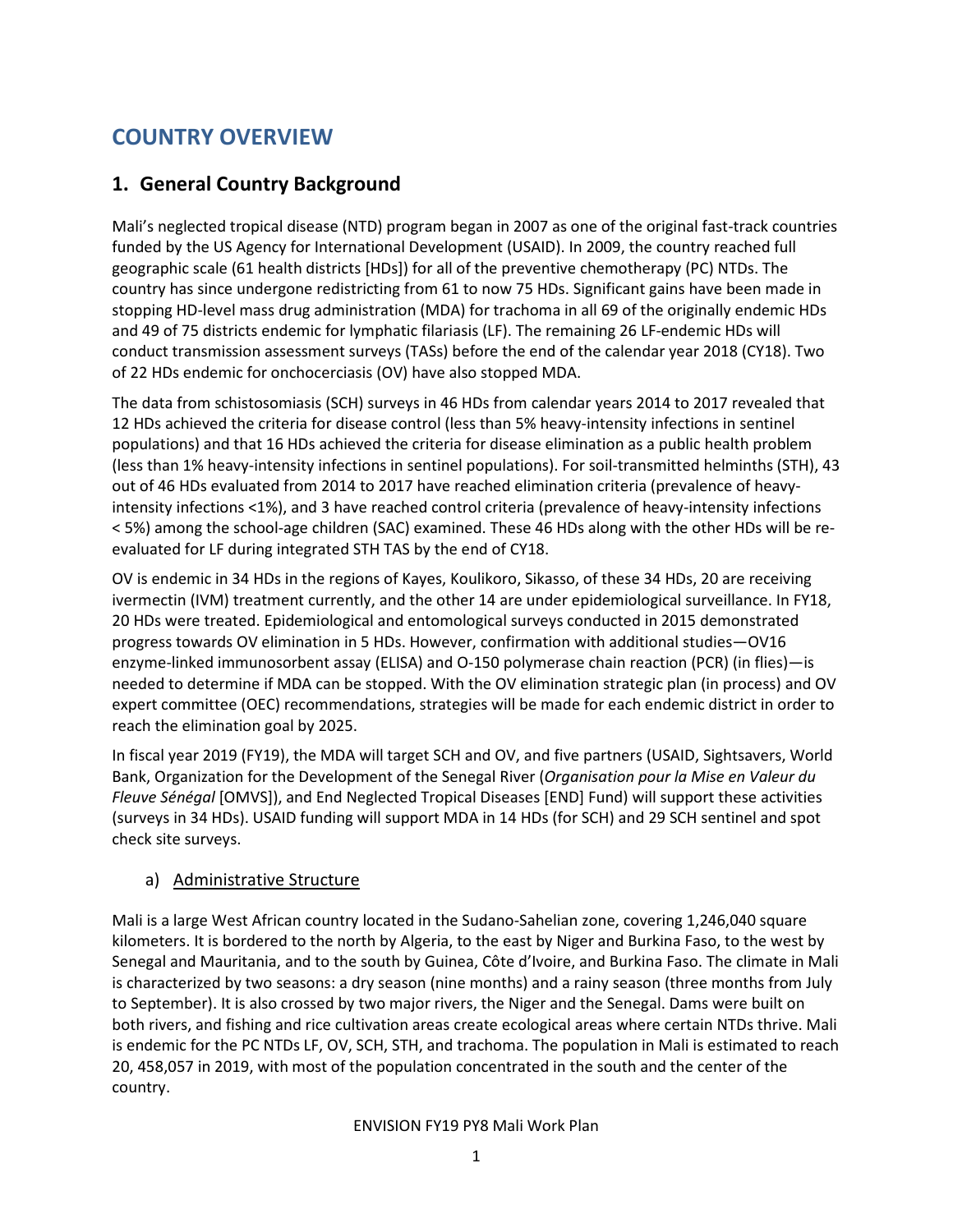Mali's administrative and political structure is divided into 10 regions and the District of Bamako, 59 prefectures, and 703 rural and urban communes.

Within Mali's health system, there are four levels of health facilities:

- 1. Community health centers (Centres de Santé Communautaire [CSCOMs]), which offer basic preventive and therapeutic services at the local level
- 2. HD level, the referral health centers (Centres de Santé de Référence [CSREFs])
- 3. Regional level
- 4. National level

The NTD program and disease-specific programs operate under the purview of the Division of Disease Prevention and Control (Division de la Prévention et de la Lutte Contre la Maladie [DPLM]). Each region, including the District of Bamako, has a Regional Health Directorate (Direction Régionale de la Santé [DRS]) that is responsible for adapting National Health Directorate (Direction Nationale de la Santé [DNS]) policies to meet local needs; therefore, each DRS provides technical and institutional support to HDs at an intermediary level. Within each DRS, there is a regional-level NTD focal point who is responsible for matters under the supervision of the Regional Director of Health. At the HD level, there is also an NTD focal point who oversees and coordinates NTD activities under the supervision of the Chief District Medical Officer. The Regional NTD Focal Points are the direct line of communication with the national disease program coordinators under the leadership of the Chief of the DPLM, who reports to the National Director of Health. At the health area level, the technical directors of health centers (Directeurs Techniques des Centres [DTCs]) oversee the implementation of activities at the health center and village levels.

#### b) Other NTD Partners

#### History of USAID support

Mali began integrated NTD control in 2007 as a fast-track country of the USAID-funded, RTI-managed NTD Control Program, uniting already-existing vertical, disease-specific programs into integrated NTD treatment strategies. In 2008, Helen Keller International (HKI) became the sub-grantee providing technical assistance (TA) to the Ministry of Health and Public Hygiene (Ministère de la Santé et de l'Hygiène Publique [MSHP]) in Mali in support of the integrated national NTD program. From 2007 to 2011, Mali scaled up treatments across the country for the five target NTDs: LF, OV, SCH, STH, and trachoma. Significant progress was made, with 100% geographic coverage reached for all five NTDs, adequate program and epidemiological coverage sustained over time, and disease-specific assessments (DSAs) providing evidence to stop MDA and begin post-endemic surveillance for LF and trachoma in certain areas. A military coup d'état beginning on March 22, 2012, led to the temporary suspension of USAID funding.

#### Donor Financial Support

• The Government of Mali provides support to the national NTD program by paying staff salaries and providing office space and meeting rooms. In addition to funding from USAID through the ENVISION project, the following donors are currently supporting NTD activities in Mali. In FY19, USAID funding will support MDA in 14 HDs (for SCH) and SCH sentinel and spot check site surveys. Conrad N. Hilton Foundation (CNHF) funds trachoma elimination through HKI, The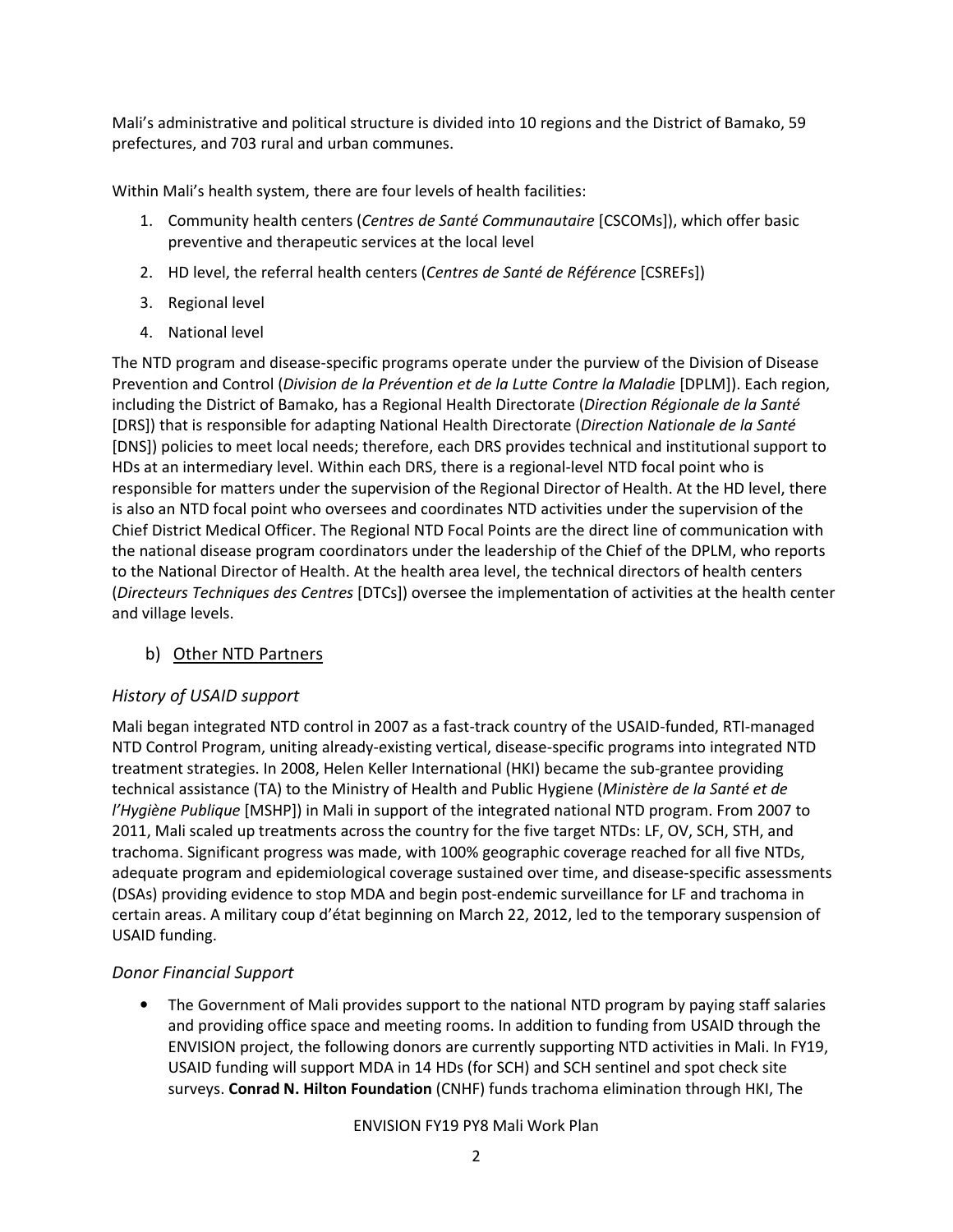Carter Center, and Sightsavers, supporting mainly the S, F and E components of the Surgery– Antibiotics–Facial cleanliness–Environmental improvements (SAFE) strategy, trachoma impact surveys (TISs), trachoma surveillance surveys (TSSs), and trachoma elimination dossier submission.

- Sightsavers provides MDA treatments for OV in partnership with HKI (END Fund) in 11 HDs (in Koulikoro and Sikasso) and MDA, if recommended by the OEC, in partnership with World Bank (WB) in two HDs of Sikasso Region (Sikasso and Kolondièba) for a total of 13 HDs. Sightsavers will fund all the integrated activities at the regional level and will also support DNS participation in these activities for Koulikoro Region.
- The Carter Center provides technical and financial assistance to MSHP for morbidity management and disability prevention for trachoma (S, F, and E components of the SAFE strategy), TISs, and TSS. This is accomplished with funding from CNHF and The Carter Center's internal funding.
- **END Fund** supports the management of LF morbidity, notably hydrocele surgery in the regions of Bamako, Kayes, Koulikoro, Mopti, Segou, Sikasso, and Tombouctou, through HKI. In addition, END Fund will replace USAID support in OV elimination activities (MDA in six HDs and surveys) in Mali starting in FY19. This support is planned through HKI.
- Project SAHEL (WB) is supporting NTD activities from 2016 to 2019 in the 12 HDs that border Burkina Faso and Niger (Ansongo, Bankass, Douentza, Gourma-Rharous, Kadiolo, Koro, Koutiala, Ménaka, Sikasso, Tin-Essako, Tominian, and Yorosso) with funding provided directly to the government. They plan to support MDA for all NTDs and LF morbidity management. Research projects and NTD activities (to be decided between the DNS and WB) are planned in four other non-border HDs (Bougouni, Kita, Kolondièba, and Yanfolila). The WB will support these activities by providing malaria treatment for children in all of these HDs. MDA activities will be cofinanced with Sightsavers in two HDs (Kolondièba and Sikasso). WB will fund all the integrated activities at the regional level and support DNS participation in these activities for Mopti and Sikasso regions.
- OMVS Phase II of OMVS's Integrated Water Resource Management Project (Le Programme de Gestion Intégrée des Ressources en Eau et de Développement des Usages Multiples [PGIRE]), which is funded by WB, was launched in July 2016 for a total of three years. PGIRE will support MDA for SCH and the distribution of long-lasting insecticide-treated nets in the HDs situated in the Senegal River basin, including those in Mali, and provide TA to the Ministry of Health (MOH) and staff at the district and community level. OMVS financed SCH MDA activities in 7 HDs in Kayes Region and 4 HDs in Koulikoro Region in FY19. The nongovernmental organization (NGO) Population Services International (PSI) is the implementing partner in Mali. OMVS (with, as of June 22, 2016, PSI) supported the national program by providing praziquantel (PZQ) for the treatment of SAC and adults at risk. In FY19, OMVS/PGIRE will support SCH MDA in 11 HDs. The treatment for OV (pending the OEC recommendations) will be conducted by Sightsavers and HKI in Koulikoro. OMVS/PGIREII will fund all the integrated activities at the regional level and support DNS participation in these activities for Kayes.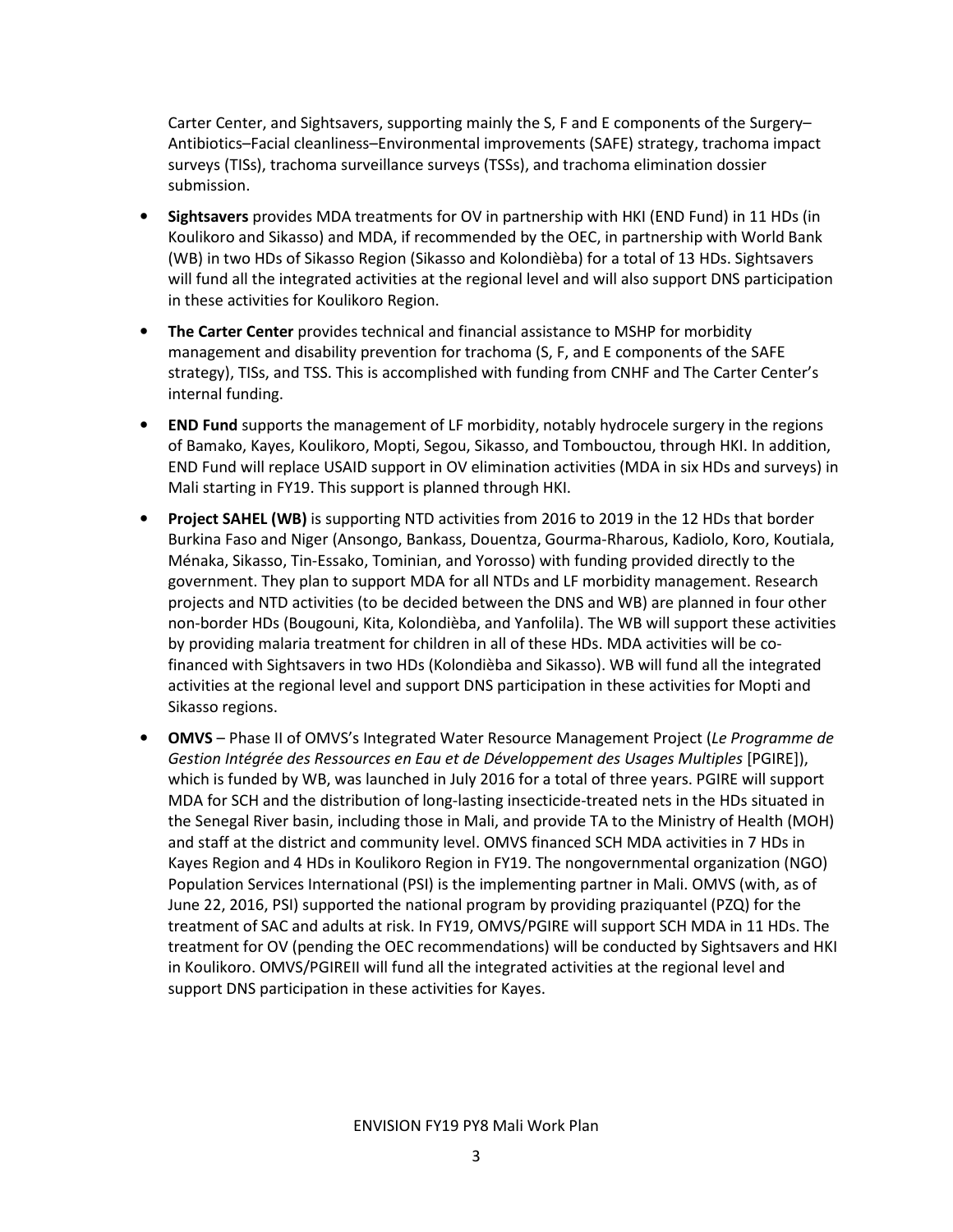## 2. National NTD Program Overview

Mali has been implementing an integrated NTD control program since 2007, integrating the efforts of strong vertical, disease-specific programs with well-established elimination strategies for LF, OV, and trachoma and control strategies for SCH and STH. These vertical programs include the National Lymphatic Filariasis Elimination Program (Le Programme National d'Élimination de la Filariose Lymphatique ou Éléphantiasis [PNEFL]), National Onchocerciasis Control Program (Programme National de Lutte Contre l'Onchocercose [PNLO]), National Program for SCH/STH, and National Program for Eye Health (Programme National de Soins Oculaire [PNSO]).

#### MDA Objectives in FY19

In FY19, a total of 39 HDs will undergo MDA (for either OV, SCH, or both). This is broken down as follows:

- LF: TAS 1 in Tombouctou scheduled in FY18 is postponed in FY19. This EU will be supported by ENVISION in Q1 FY19.The remaining 26 HDs will undergo TAS by the end of FY18.
- OV: 20 HDs will be treated (some HDs may undergo stop-MDA assessments), supported by END Fund through HKI and with support from Sightsavers.
- SCH: 30 HDS will be treated, with 14 HDs supported by USAID's Act to End Neglected Tropical Diseases (NTDs) | West.
- **STH: No HDs will undergo STH treatment in FY19.**
- Trachoma: No HDs are planned for trachoma treatment in FY19 as all HDs have met the trachomatous inflammation—follicular (TF) elimination criteria (TF in 1–9yrs < 5%).
- a) Lymphatic Filariasis (combined with STH if appropriate)

#### Historical data and MDA

LF is caused by Wuchereria bancrofti and transmitted by Anopheles mosquitoes in Mali. The national strategy is to eliminate LF as a public health problem by the year 2020 through yearly treatment with IVM and albendazole (ALB) according to World Health Organization (WHO) guidelines. Mali aims to halt the transmission of LF by the end of CY18 (when the last HDs will undergo TAS1). LF was endemic throughout Mali according to the 2004 mapping done by PNEFL using immunochromatographic tests (ICTs). MDA with IVM and ALB began in 2005 in Sikasso Region to treat LF and OV. Over time, the scaleup of treatment continued, first in the OV co-endemic HDs and then in other HDs. In 2009, 100% geographic coverage was reached.

In the 26 HDs planned for TAS1, 13 received ALB/IVM treatment in FY18 (not ENVISION funded): 4 HDs in Kidal, 2 in Mopti, 4 in Ménaka, 2 in Gao, and 1 in Tombouctou.

No HDs are scheduled for LF treatment in FY19 assuming all those HDs undergoing TAS1 will have attained the criteria to stop MDA.

#### Survey results

In FY18, integrated TAS-STH surveys were planned in all 75 HDs. Twenty-two evaluation units (EUs) were planned as follows: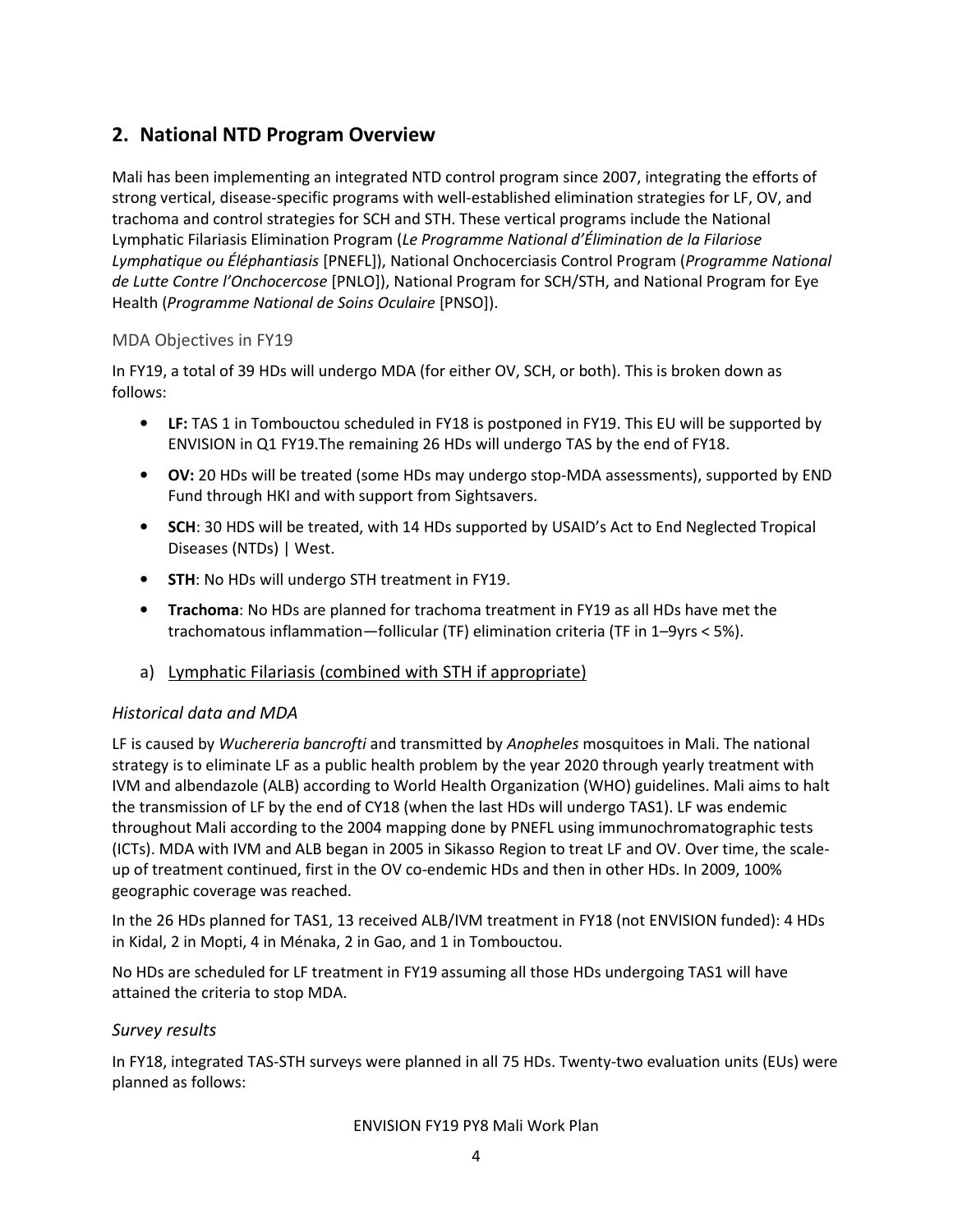- TAS1-STH: 4 EUs
- TAS2-STH: 17 EUs
- TAS3-STH: 1 EUs

As of July 2018, TAS2-STH have been completed in 12 EUs (34 HDs). All passed TAS2, and Mali is on track to stop MDA in all HDs by the end of CY18. The LF program plans to complete all the remaining surveys by December 31, 2018. ENVISION-supported TAS-STH are prioritized to be completed before the end of FY18 and WB-supported TAS-STH by the end of Quarter (Q)1 of FY19 (4 EUs in Sikasso Region). Due to ongoing security problems in the 26 HDs targeted for TAS1, local staff will be used for these surveys.

TAS3 are planned in two HDs in FY19 with WB financial support, and the program will begin to complete the LF elimination dossier in FY19.

#### b) Trachoma

#### Historical data and MDA

Mali was historically a country with a heavy disease burden of trachoma. The national strategy is to eliminate trachoma as a public health problem by 2018, and the country is on track to meet this ambitious target. Mali is currently implementing the SAFE strategy for the elimination of trachoma as a public health problem, according to WHO guidelines and recommendations. Nationwide baseline mapping in the late 1990s found active trachoma prevalence values ranging from 23.1% to 46.7% and an overall trachomatous trichiasis (TT) prevalence of 2.5%. Evidence of widespread endemicity led to the launch of a trachoma control program through the National Program for Blindness Prevention (now PNSO) in 1998, with the first round of Zithromax® distributed in 2002.

#### Surveys

After more than 10 years in the fight against trachoma, all 65 endemic HDs (TF) have reached the criteria to stop MDA. The PNSO has received training in the WHO-approved Tropical Data system for surveys in 2016 and July 2017 and will use Tropical Data after June 2018 following grader and recorder certification in May 2018. The PNSO plans 24 TSSs and 15 TT-only surveys in FY19, all with CNHF support. There are plans to establish a national trachoma elimination committee to guide Mali towards elimination and dossier preparation, supported by CNHF. Data collation for the dossier has begun.

#### TT surgery

The current TT surgery backlog is fewer than 5,000 cases as the result of an intense TT surgery outreach with implementation and technical support from The Carter Center, HKI (non-ENVISION funding), and Sightsavers.

c) Onchocerciasis

#### Historical data and MDA

The current national objective is the elimination of OV by 2025 through annual regular IVM treatment with a minimum requirement of 80% programmatic coverage. OV is endemic in 34 HDs in the regions of Kayes, Koulikoro, Mopti, Segou and Sikasso; of these 34 HDs, 20 are receiving IVM treatment currently, and the other 14 are under epidemiological surveillance. Twelve of the fourteen HDs were endemic for OV according to mapping data. These HDs were treated earlier with insecticide under the vector control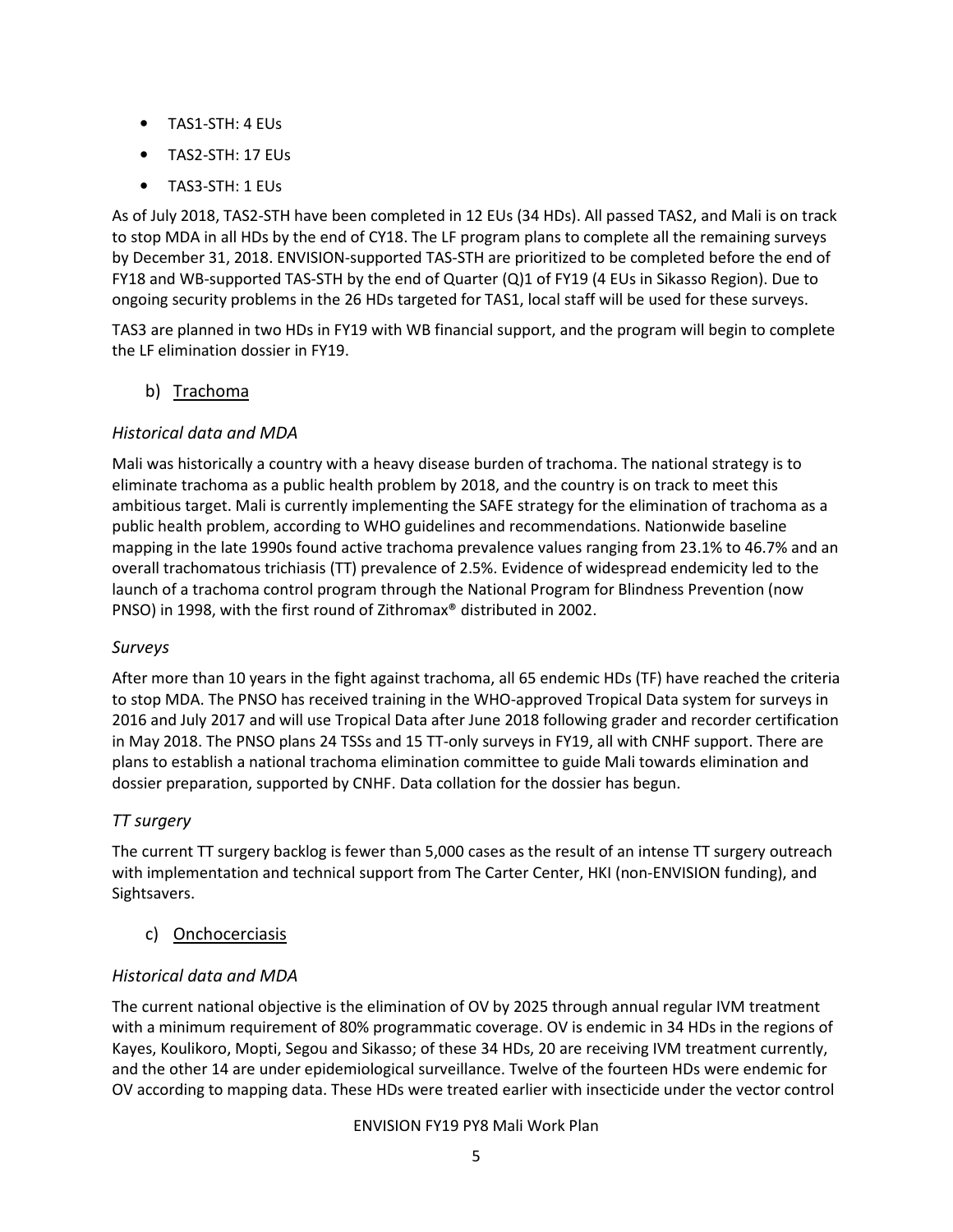program. At the beginning of TIDC they were not eligible for MDA at that time because they had benefitted from vector control. They were treated with IVM/ALB for LF for at least five years. The two other stop MDA in 2012 after surveys epidemiological and entomological surveys. In FY18, 20 HDs were treated. All the HDs reached therapeutic coverage of at least 65%. Six HDs were treated with ENVISION support, 11 with joint funding by ENVISION and Sightsavers, 2 with support from Sightsavers/WB, and 1 with support from WB alone, for a total of 20 HDs.

#### Surveys

After more than 30 years of efforts against OV, the PNLO has achieved the WHO control objectives (the original control objectives) in 20 HDs, as confirmed by epidemiological and entomological surveys. In FY15, with ENVISION support, the prevalence of OV by skin snip was zero in the HDs of Kati and Kolokani, Yanfolila and Bougouni. Entomological surveys conducted in FY15 revealed no infection in blackflies in the HDs of Bougouni, Kalabancoro, Sélingué, and Yanfolila. No OV surveys were performed in FY17.

To accelerate achieving the national elimination of OV, the MOH created the OEC. ENVISION and Sightsavers supported in June 2018 a workshop to review OV data (during the committee meeting) to develop a sound OV elimination strategy and identify appropriate plans and strategies to achieve the 2025 national elimination goal.

The OEC has developed a draft strategic plan during the June 20–21, 2018, meeting. The plan outlines the steps necessary for Mali to achieve certification of OV elimination. In FY19, END Fund will provide financial and technical support for all OV activities in Mali. Surveys are planned to be carried out in all endemic HDs (34); some HDs are planned for impact surveys, others for stop-MDA assessments. HDs neighboring endemic HDs will undergo OV elimination mapping to confirm absence of the disease. Vector breeding site mapping will take place as will entomological surveys, in both endemic HDs and their neighboring HDs, which will enable the program to determine priority villages.

#### d) Schistosomiasis

#### Historical data and MDA

The current strategy for SCH in Mali, according to the National Schistosomiasis Strategic Plan, is control of morbidity by 2020, which is in line with existing WHO guidelines. The national program for SCH/STH was established in 1982, and two national surveys were subsequently conducted (1984–1989 and 2004– 2006) that confirmed urogenital and intestinal SCH endemicity in Mali. Treatment targeting SAC and high-risk adults in all endemic regions was established in 2005 with support from the Schistosomiasis Control Initiative (SCI). This treatment strategy continued as part of the integrated effort since 2007 with funding from USAID, OMVS, and Sightsavers. In FY18, 51 HDs were targeted for MDA with support from ENVISION, OMVS, and Sightsavers, and 32 HDs will have been treated by July 31, 2018. All treated HDs reached the therapeutic coverage for SAC (75%) in FY18.

The SCH/STH program has not yet developed a solid transition plan and ENVISION will provide technical assistance to help the program draw concrete conclusions with clear next steps in FY19. ENVISION will support the setting up of a national SCH/STH committee, which will be tasked with planning SCH/STH treatment in the future and ensuring the sustainability of this program.

In FY19, 30 HDs will be targeted for MDA: 14 HDs with Act to End NTDs | West support, 11 HDs with OMVS/PSI support, and 5 with WB support.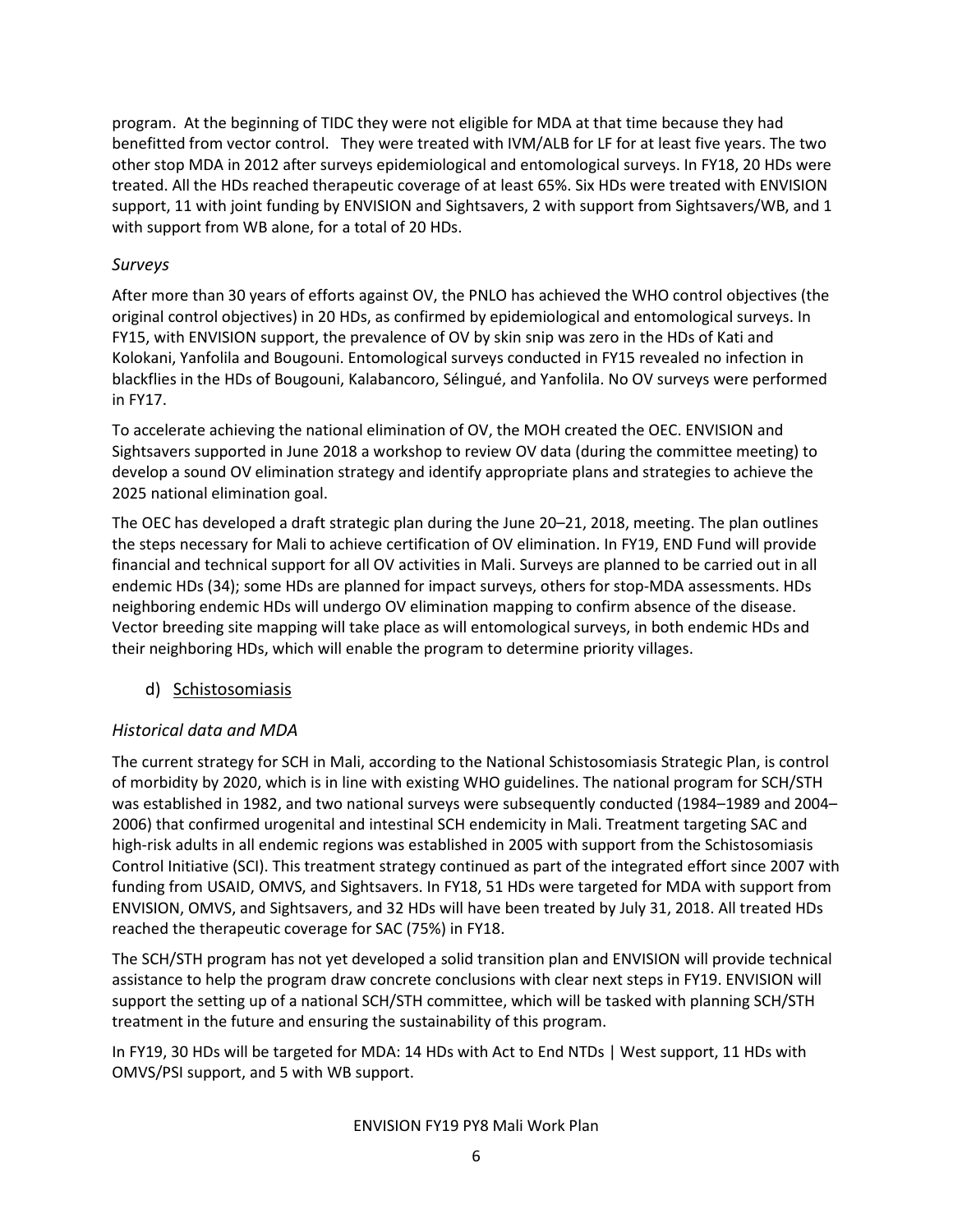|                                                                            |              | PZQ and STH treatment schedule<br>(number of HDs per year) |            |             |             |       |  |  |  |  |
|----------------------------------------------------------------------------|--------------|------------------------------------------------------------|------------|-------------|-------------|-------|--|--|--|--|
| <b>SCH endemicity (using WHO criteria)</b>                                 | <b>FY17*</b> |                                                            |            | <b>FY18</b> | <b>FY19</b> |       |  |  |  |  |
|                                                                            | <b>SCH</b>   | <b>STH</b>                                                 | <b>SCH</b> | <b>STH</b>  | <b>SCH</b>  | STH** |  |  |  |  |
| High prevalence $\geq$ 50%                                                 | 19           | 0                                                          | 19         | $\Omega$    | 19          | 0     |  |  |  |  |
| Moderate prevalence ( $\geq 10\%$ to < 50% for SCH<br>and 20%-50% for STH) | 9            | 10                                                         | 29         | 3           | 11          |       |  |  |  |  |
| Low $(< 10\%$ for SCH and 0.1% to 20% for STH)                             | 9            | 39                                                         | 3          | 20          | 0           |       |  |  |  |  |
| 0% (for STH)                                                               | --           | 15                                                         |            | 14          |             |       |  |  |  |  |
| <b>TOTAL</b>                                                               | 37           | 64                                                         | 51         | 37          | 30          |       |  |  |  |  |

## Table 1: SCH treatment frequency in Mali until FY19

\*FY17 PZQ MDA was not implemented, as all SCH-endemic HDs have been assigned a treatment schedule according to WHO guidelines. This has resulted in a changed schedule for some HDs. The data were updated in FY17. STH prevalence results are those collected at baseline.

\*\* All HDs in Mali will undergo TAS-STH surveys in FY18, so FY19 treatment will depend on these results. Preliminary results show zero or very low prevalence.

#### Surveys

Almost 10 years of integrated NTD control have impacted SCH morbidity. Survey results obtained with the Kato-Katz method from 2014 to 2017 from sentinel sites in 46 HDs was performed to measure the impacts of the interventions. These data showed that 16 HDs have achieved the criteria for elimination (less than 1% of heavy-intensity infections in sentinel populations) and that another 12 have achieved the criteria for disease control (less than 5% of heavy-intensity infections in sentinel populations).

No SCH evaluations were conducted in FY18. In FY19, the SCH program will carry out sentinel site surveys in 29 HDs where there are no recent data.

#### e) Soil-Transmitted Helminths

#### Historical data and MDA

The current strategy for STH in Mali is control of morbidity by 2020 by reaching 75% coverage of SAC and pre-SAC according to WHO guidance. During the 2004–2006 surveys for SCH (noted above), data on STH prevalence (using Kato-Katz) were also collected and showed that STH was endemic across Mali. From 2004–2007, the national NTD program began treatment with ALB, coupled with the SCH MDA. Since the start of the integrated program in 2012, STH treatment has been integrated with the MDA for LF, and all 75 HDs have received at least five rounds of MDA. In FY17, 64/65 STH-endemic HDs were treated; 1 district was not treated because the drugs were not available.

In FY18, the MDA for SCH/STH treatment was completed as follows in 37 HDs:

- STH/OV in 6 HDs
- STH/SCH in 24 HDs
- STH alone in 7 HDs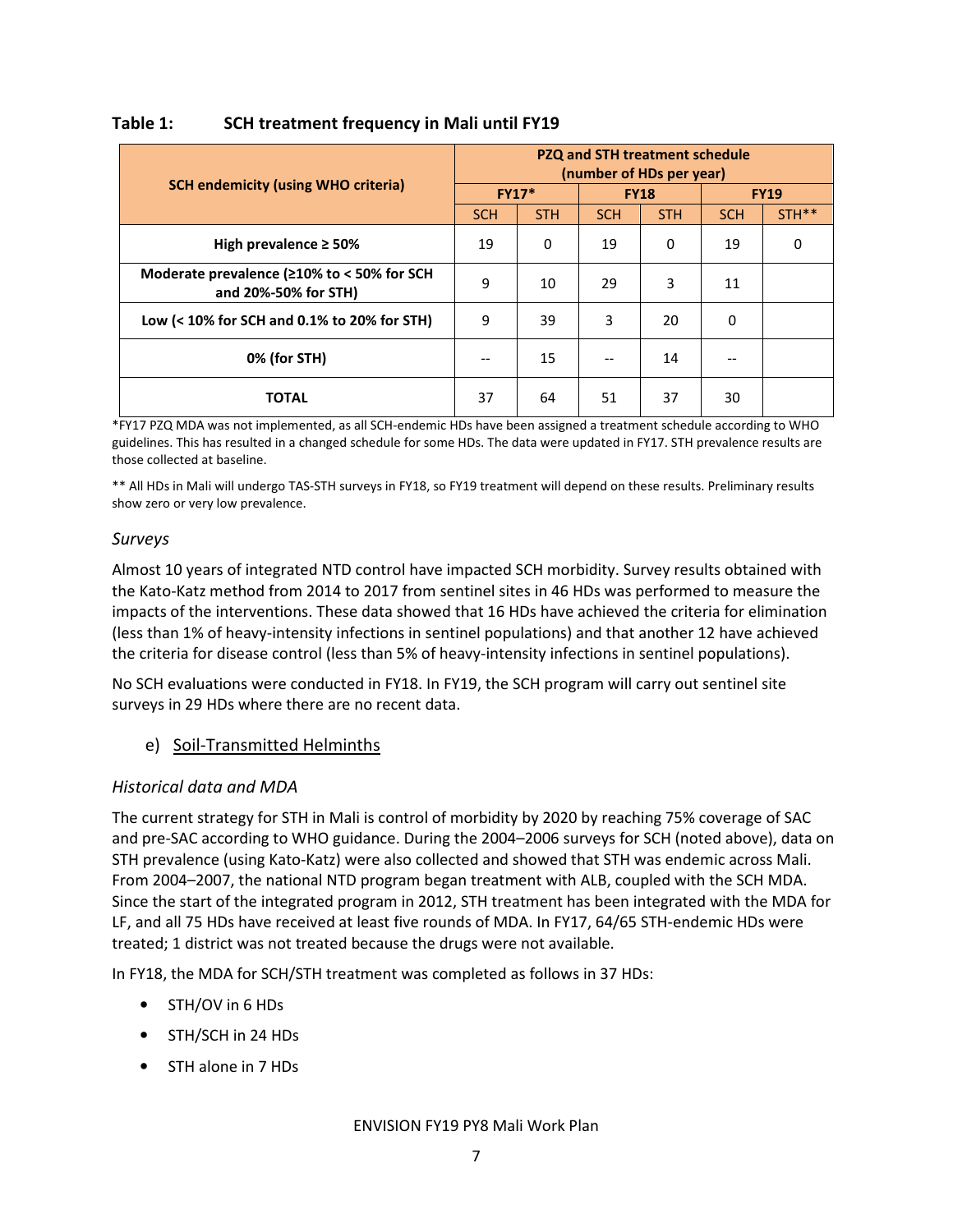In FY19, no HDs will be treated for STH. The national program has decided to stop MDA (using the WHO STH decision tree) for STH due to the low prevalence at both baseline and after evaluations (<2%). The available results from the 34 HDs (12 EUs) confirmed this trend of low or zero prevalence.

#### Surveys

SCH-STH surveys conducted in 2014 and 2017 show that 43 out of 46 HDs evaluated have reached the goal of elimination (prevalence among SAC < 1%).

In CY18, all HDs in Mali will conduct integrated TAS-STH surveys. Preliminary results from 12 EUs indicate that STH prevalence is low or zero. ENVISION-supported surveys will be completed by the end of FY18 and the remaining WB-supported surveys by the end of CY18.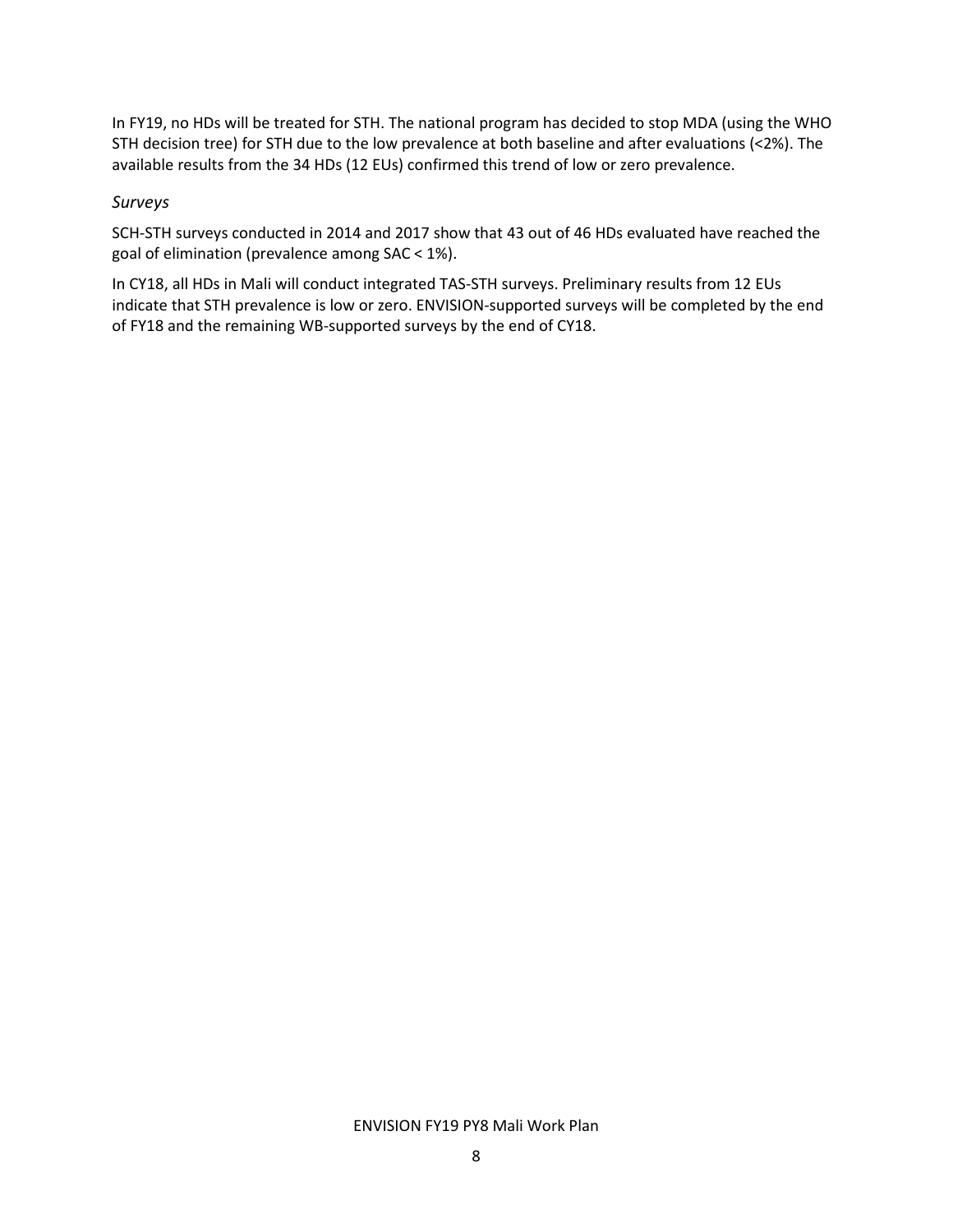#### 3. Snapshot of NTD Status in Country

| Table 2: | Snapshot of the expected status of the NTD program in Mali as of Sept. 30, |
|----------|----------------------------------------------------------------------------|
|          | 2018                                                                       |

|                                   |                                            |                                            | Columns C+D+E=B for each<br>disease*         |                                |                                                     | Columns F+G+H=C for each disease*                  |                                                                                                             |                                                                                         |                                          |          |          |
|-----------------------------------|--------------------------------------------|--------------------------------------------|----------------------------------------------|--------------------------------|-----------------------------------------------------|----------------------------------------------------|-------------------------------------------------------------------------------------------------------------|-----------------------------------------------------------------------------------------|------------------------------------------|----------|----------|
|                                   |                                            | <b>MAPPING GAP</b><br><b>DETERMINATION</b> |                                              |                                |                                                     | <b>MDA GAP DETERMINATION</b><br><b>ACHIEVEMENT</b> |                                                                                                             |                                                                                         | <b>DSA NEEDS</b>                         |          |          |
| $\mathbf{A}$                      | B                                          | $\mathbf{C}$                               | D                                            | E                              | F                                                   |                                                    | G                                                                                                           | H                                                                                       | п                                        |          |          |
| <b>Disease</b>                    | <b>Total No.</b><br>of<br><b>Districts</b> | No. of<br>districts<br>classified<br>as    | No. of<br>districts<br>classified<br>as non- | No. of<br>districts<br>in need | No. of districts<br>receiving MDA<br>as of 09/30/18 |                                                    | <b>No. of districts</b><br>expected to be in<br>need of MDA at<br>any level: MDA not<br>yet started, or has | <b>Expected No. of</b><br>districts where<br>criteria for<br>stopping<br>district-level | <b>No. of districts</b><br>requiring DSA |          |          |
|                                   | in<br><b>COUNTRY</b>                       | endemic<br>$**$                            | endemic<br>$***$                             | <b>of initial</b><br>mapping   | <b>USAID-</b><br>funded                             | <b>Others</b>                                      | prematurely<br>stopped as of<br>09/30/18                                                                    | MDA have been as of 09/30/18<br>met as of<br>09/30/18                                   |                                          |          |          |
| Lymphatic<br>filariasis           |                                            | 75                                         | 0                                            | 0                              | 0                                                   | 11                                                 | 0                                                                                                           | 491                                                                                     | TAS2: 11<br>TAS3:2<br>TAS1: 15           |          |          |
| Onchocerciasis                    |                                            | 34                                         | 41                                           | $\Omega$                       | 17 <sup>2</sup>                                     | 3                                                  | $12^{4}$                                                                                                    | $\overline{2}$                                                                          | $\mathbf 0$                              |          |          |
| Schistosomiasis                   | 75                                         | 75                                         | $\Omega$                                     | $\Omega$                       | 31                                                  | 20                                                 |                                                                                                             |                                                                                         | $\mathbf 0$                              | $\Omega$ | $\Omega$ |
| Soil-<br>transmitted<br>helminths |                                            | 75                                         | $\Omega$                                     | $\Omega$                       | 23 <sup>3</sup>                                     | 14                                                 | 38                                                                                                          | $\Omega$                                                                                | $\Omega$                                 |          |          |
| Trachoma***                       |                                            | 65                                         | $\Omega$                                     | $\Omega$                       | $\Omega$                                            | $\mathbf 0$                                        | $\mathbf 0$                                                                                                 | 69                                                                                      | TSS:24<br>TT only: 15                    |          |          |

\*If Columns C+D+E do not equal B for mapping of each disease, or if Columns F+G+H do not equal C for treatment of each disease, please reconfirm figures and then add detailed footnotes explaining the discrepancies.

\*\*If mapping results are not available at the time of work planning, add a footnote explaining how many districts were mapped and for which endemicity data are not yet available. Do not count them as districts in need of initial mapping (Column E).

\*\*\*For trachoma, include districts with 5-9.9% TF at baseline in column C since they are considered endemic, but footnote the number of districts that fall into this category.

<sup>1</sup> 15 HDs were treated in FY18 despite having passed pre-TAS.

<sup>2</sup>OV MDA, 6 HDs will be supported by ENVISION and 11 by ENVISION and Sightsavers.

3 STH treatment is cyclical and these are the HDs treated in FY18.

<sup>4</sup>Twelve HDs were endemic for OV according to mapping data. These HDs were treated earlier with insecticide under the vector control program. At the beginning of TIDC they were not eligible for MDA at that time because they had benefitted from vector control. They were treated with IVR/ALB for LF for at least five years.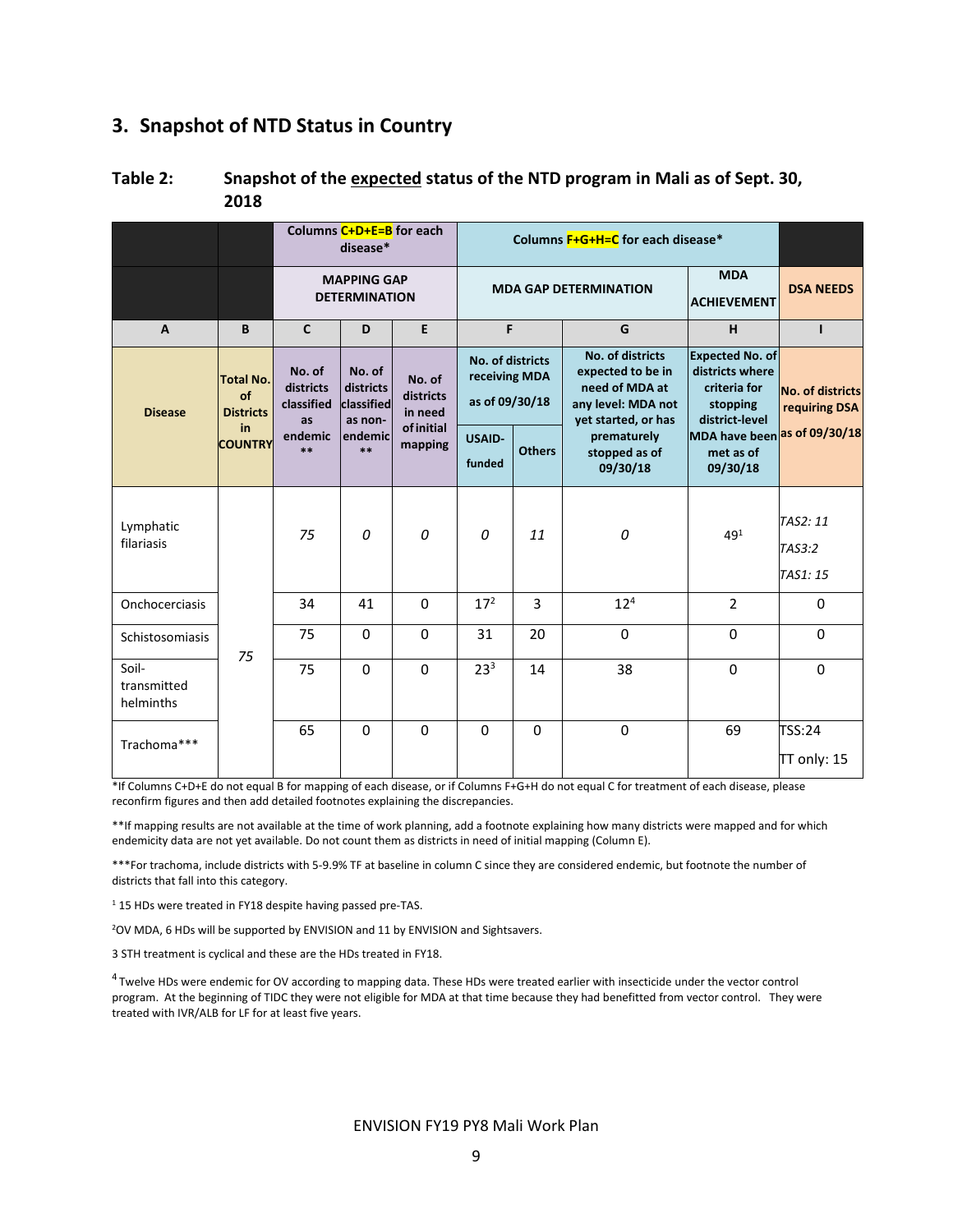# PLANNED ACTIVITIES

## 1. NTD Program Capacity Strengthening

#### a) Strategic Capacity Strengthening Approach

The NTD program in Mali plans to reach the goals below before the end of the ENVISION project in 2019:

- Increase MOH staff to fill the integrated NTD database (data management) and TIPAC gap
- Increase domestic funding to sustain STH/SCH treatments
- Train additional lab technicians on FTS and OV16 ELISA to perform DSAs properly, particularly in insecure areas
- Complete LF and trachoma dossier development

#### Capacity strengthening strategy

To fill the gap in dedicated staff for the integrated NTD database and TIPAC, ENVISION will continue in FY19 to advocate at high levels of the MOH, stressing the importance of having an MOH staff to manage the database and TIPAC. In FY19, ENVISION will support the training of additional lab technicians at regional and district levels to continue the DSA activities. ENVISION planned to support LF pre-dossier development in FY18; however, the country prioritized integrated STH-TAS nationwide and postponed this activity for FY19. In FY19, The Mali NTD program plans to hire a consultant for LF dossier development and will request technical assistance from Act to End NTDs | West. Trachoma dossier development will be supported by the CNHF.

b) Capacity Strengthening Objectives and Interventions

#### Objective 1: Strengthen data management and use

#### Intervention 1: Advocating with high level of MOH

There has been strong interest at the national level in the integrated NTD database and TIPAC. In FY17, ENVISION already trained MOH staff on these tools. Most historical data have been entered and confirmed by the disease-specific coordinators. In FY19, ENVISION is planning to meet with the General Secretary of the MOH or the Minister of Health to advocate hiring dedicated staff for data management and TIPAC.

#### Intervention 2: Training for dedicated MOH staff

Once the dedicated staff members at the MOH are hired for data management and TIPAC, ENVISION will ensure their training and will provide them coaching on analyzing data and applying results to improve program implementation and to identify gaps.

#### Objective 2: Strengthen lab technician capacity

#### Intervention: Increase lab technician capacity at regional and district levels

In FY17, ENVISION HQ trained 25 lab technicians at the central level and MOH staff on using FTS. To further strengthen the capacity of the MOH to conduct DSAs throughout Mali, an additional 75 lab technicians will be trained at regional and district levels on FTS and Kato-Katz in FY19. These additional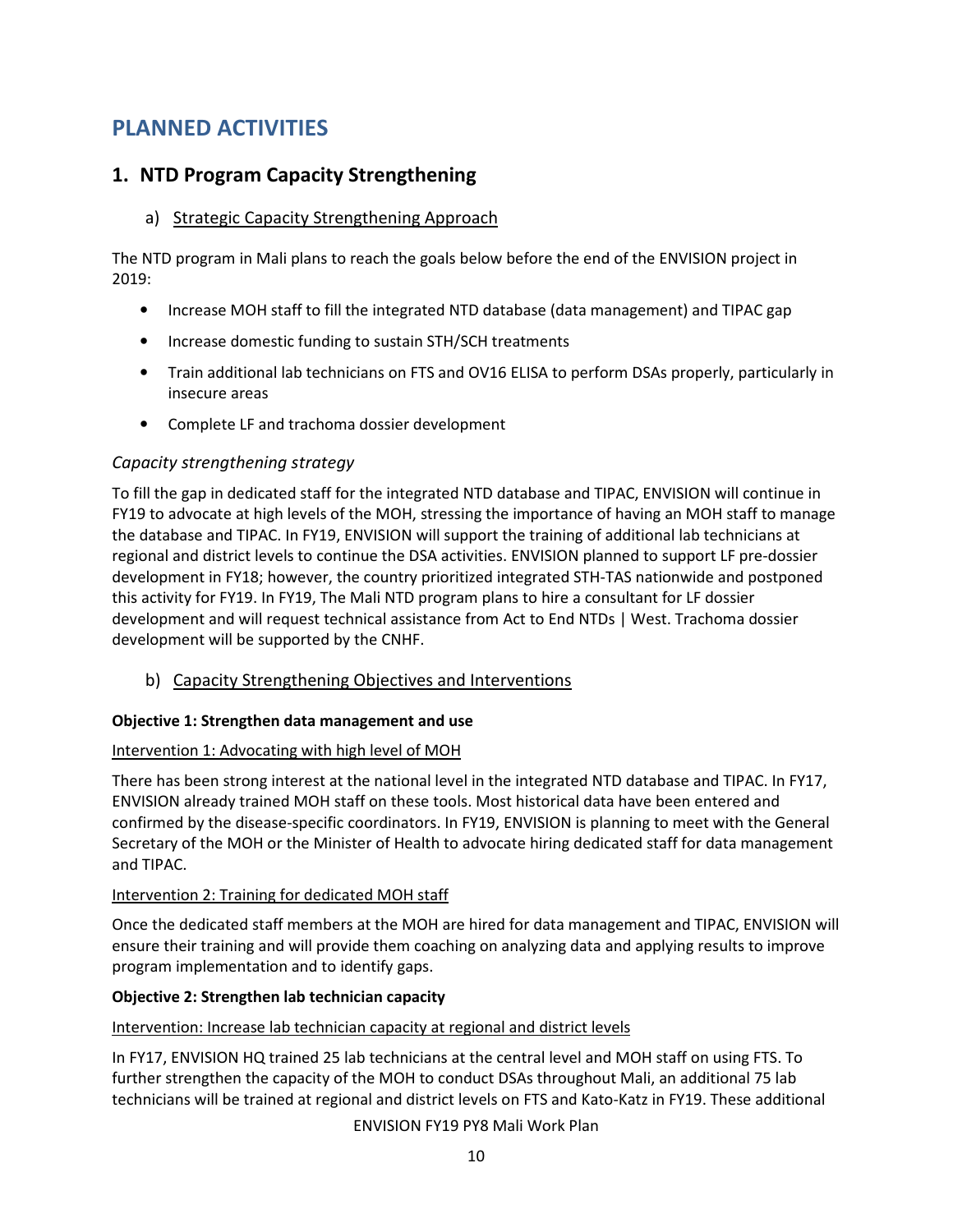trained technicians will allow the country to conduct DSAs concomitantly in several regions and in insecure areas. ENVISION will support this training. The country also planned to train lab technicians at the central level on OV16 ELISA and PCR for OV evaluation as requested by the OEC in June 2018. The training for OV evaluation will be supported by the END Fund in FY19.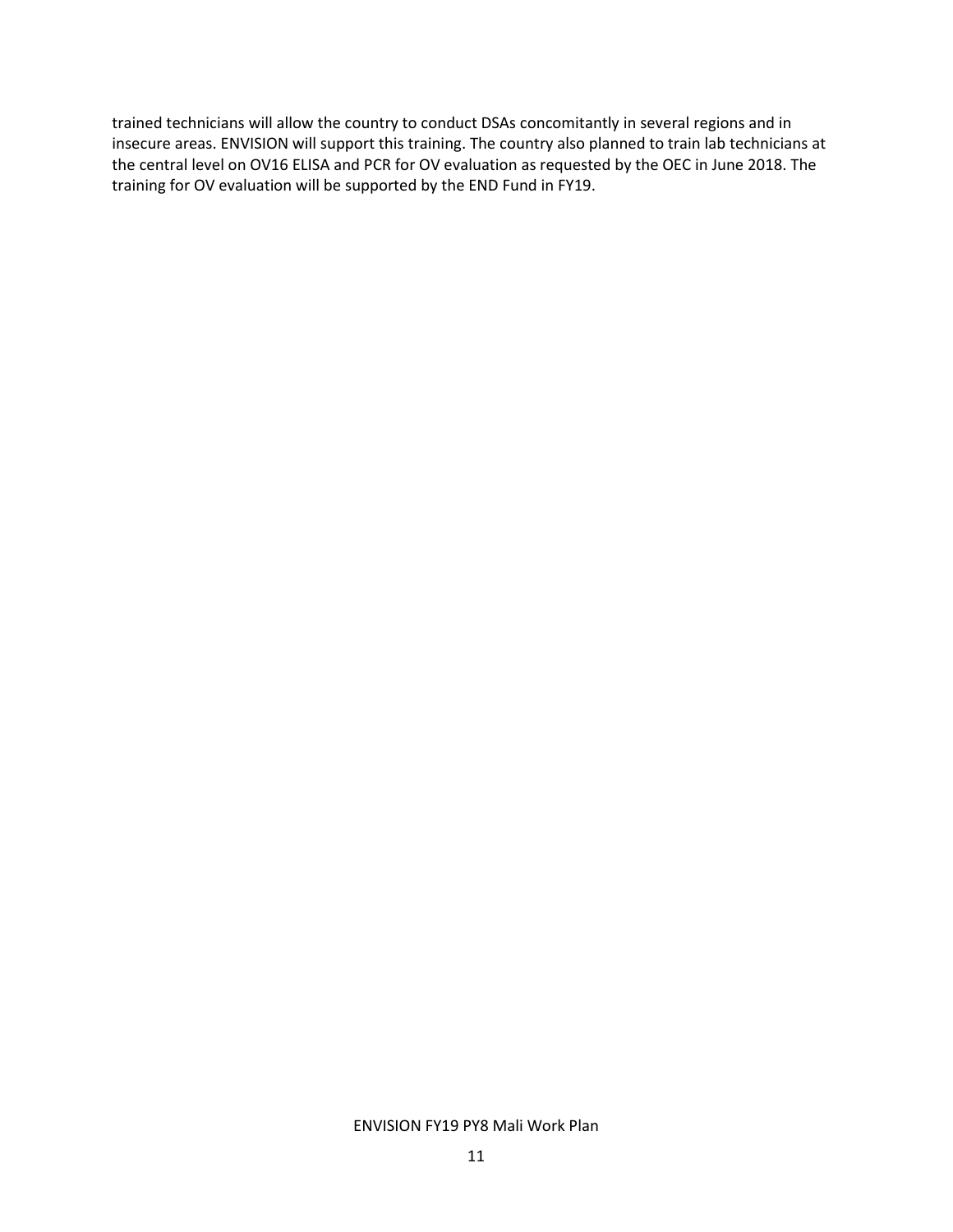## 2. Project Assistance

#### a) Strategic Planning

In FY19, Mali's NTD program plans to help consolidate the country's achievements in terms of NTD control and elimination. The validation of the OV elimination strategic plan will accelerate the process of OV elimination. Strategies will be implemented to achieve 100% geographic coverage, even in areas of insecurity. In FY19, the NTD activities will be implemented in a multi-partner context as in FY18, and a new donor (END Fund) will support OV activities in Mali. Coordination meetings with the other NTDs implementing partners (Sightsavers, OMVS/PGIREII/PSI, Unité de Gestion du projet Palu/MTN au Sahel, and HKI) were held throughout FY18 and will continue to meet on an *ad hoc* and quarterly basis (at a minimum).

#### Activity 1: NTD Technical Coordination Committee meetings and NTD Steering Committee meetings

The NTD Technical Coordination Committee is a technical body responsible for implementing NTDrelated activities. Members include the DPLM; NTD program coordinators; representatives of the National Health Information, Education, and Communications Center (Centre National d'Information, d'Education et Communication pour la Santé [CNIECS]); the National Institute for Public Health Research (Institut National de Recherche en Santé Publique [INRSP]); the Faculty of Medicine and Dentistry (Faculté de Médecine et d'OdontoStomatologie [FMOS])/Malaria Research and Training Center (MRTC); HKI; and other partners.

ENVISION provides technical and financial support for these meetings.

b) NTD Secretariat

Act to End NTDs | West will support this activity.

c) Building Advocacy for a Sustainable National NTD Program

Act to End NTDs | West will support this activity.

#### d) Mapping

Mapping is complete in Mali.

#### e) MDA Coverage

Act to End NTDs | West will support this activity.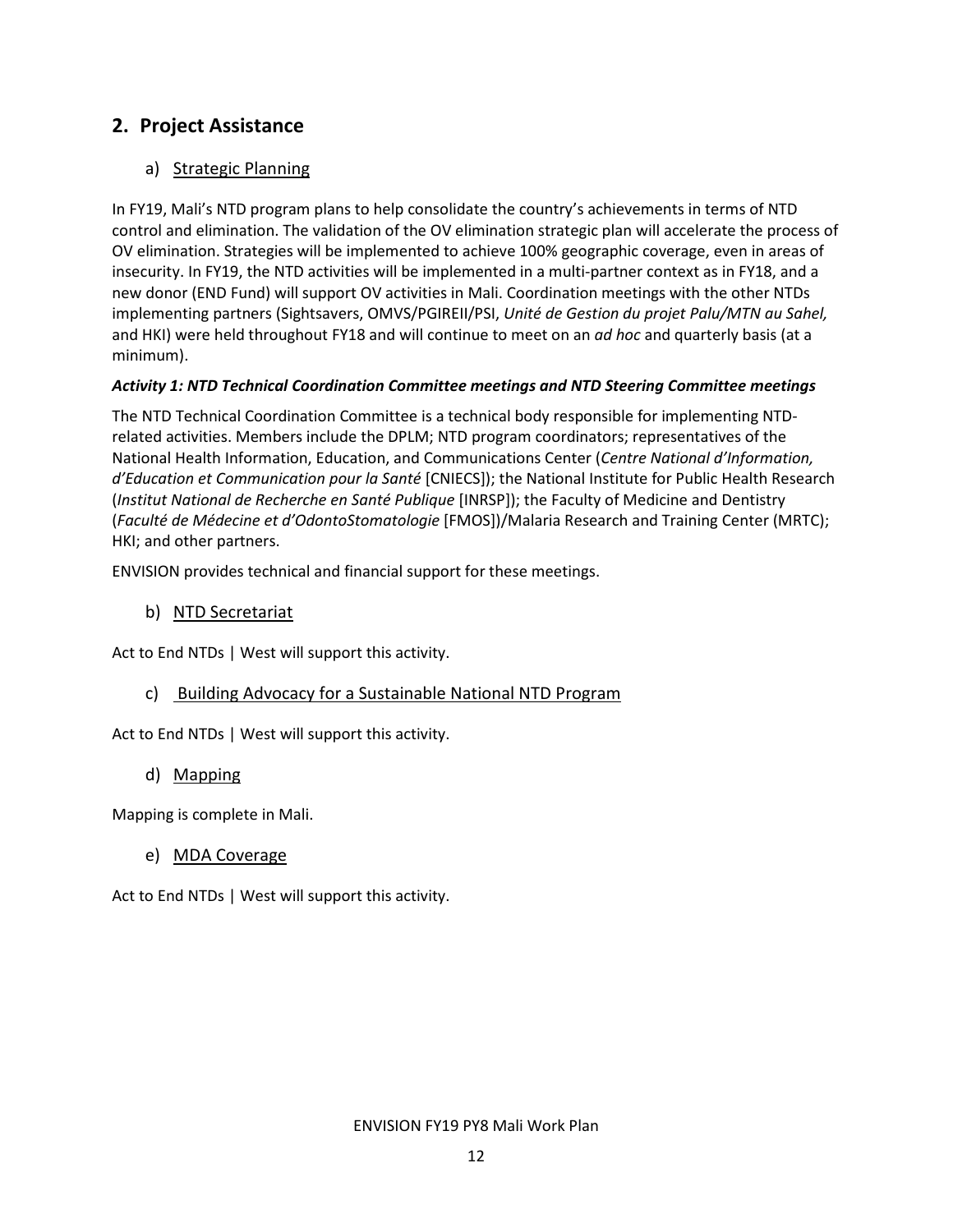| <b>NTD</b> | # Rounds of<br>annual<br>distribution | <b>Treatment</b><br>target (FY18)<br># DISTRICTS | # Districts<br>not<br>meeting<br><u>epi</u><br>coverage<br>target in<br><b>FY18*</b> | # Districts<br>not<br>meeting<br>program<br>coverage<br>target in<br><b>FY18*</b> | <b>Treatment</b><br>targets<br>(FY18)<br># PERSONS | # persons<br>treated<br>(FY18) | Percentage of<br>treatment<br>target met<br>(FY18)<br><b>PERSONS</b> |
|------------|---------------------------------------|--------------------------------------------------|--------------------------------------------------------------------------------------|-----------------------------------------------------------------------------------|----------------------------------------------------|--------------------------------|----------------------------------------------------------------------|
| LF         | $\Omega$                              | $\Omega$                                         | $\Omega$                                                                             | $\Omega$                                                                          | $\Omega$                                           | $\Omega$                       | $\Omega$                                                             |
| <b>OV</b>  |                                       | 17                                               | $\Omega$                                                                             | $\Omega$                                                                          | 3, 595, 957                                        | 3, 511, 411                    | 97.6%                                                                |
| <b>SCH</b> | $\mathbf{1}$                          | 28                                               | $\Omega$                                                                             | $\Omega$                                                                          | 2,176,899                                          | 2, 300, 712                    | 105.7%                                                               |
| <b>STH</b> |                                       | 16                                               | $1*$                                                                                 |                                                                                   | 449, 875                                           | 427, 554                       | 95%                                                                  |

Table 3: USAID supported coverage results for FY18\*\*

\*Abeibara is in Kidal region.

\*\*This table reflects preliminary results for FY18. Numbers may shift once the fiscal year ends.

#### Planned FY19 MDA Activities

In FY19, Act to End NTDs | West will support SCH MDA in Mali. The following strategies have been adopted by the Mali NTD program and supported by partners:

- a- MDA is scheduled to be conducted in March–April 2019.
- b- CDDs will be trained for one full day with more practice to ensure they understand what the target is during the treatment.
- In FY19, the following NTD MDA objectives are to be achieved:

LF: No HDs are planned for LF treatment in FY19.

OV: No HDs are planned for OV treatment in FY19 with ENVISION support; treatment will be supported by END Fund through HKI, WB, and with Sightsavers funding.

SCH: 30 HDS will be treated, and 14 will be treated with Act to End NTDs | West support.

STH: No HDs are planned for STH treatment in FY19.

Trachoma: No HDs are planned for Trachoma treatment in FY19 as all formerly endemic HDs have stopped MDA.

#### f) Social Mobilization to Enable NTD Program Activities

Act to End NTDs | West will support this activity.

g) Training

#### Activity 1: Training of HD lab technicians on FTS and Kato Katz use

To conduct surveillance for LF and STH, it is important to have lab technicians well trained in diagnostic test use. For LF, it will be use of FTS and the microfilaria diagnosis of Wuchereria bancrofti by microscopy. For STH/SCH, refresher training will be provided on the Kato-Katz technique (in Mali, the lab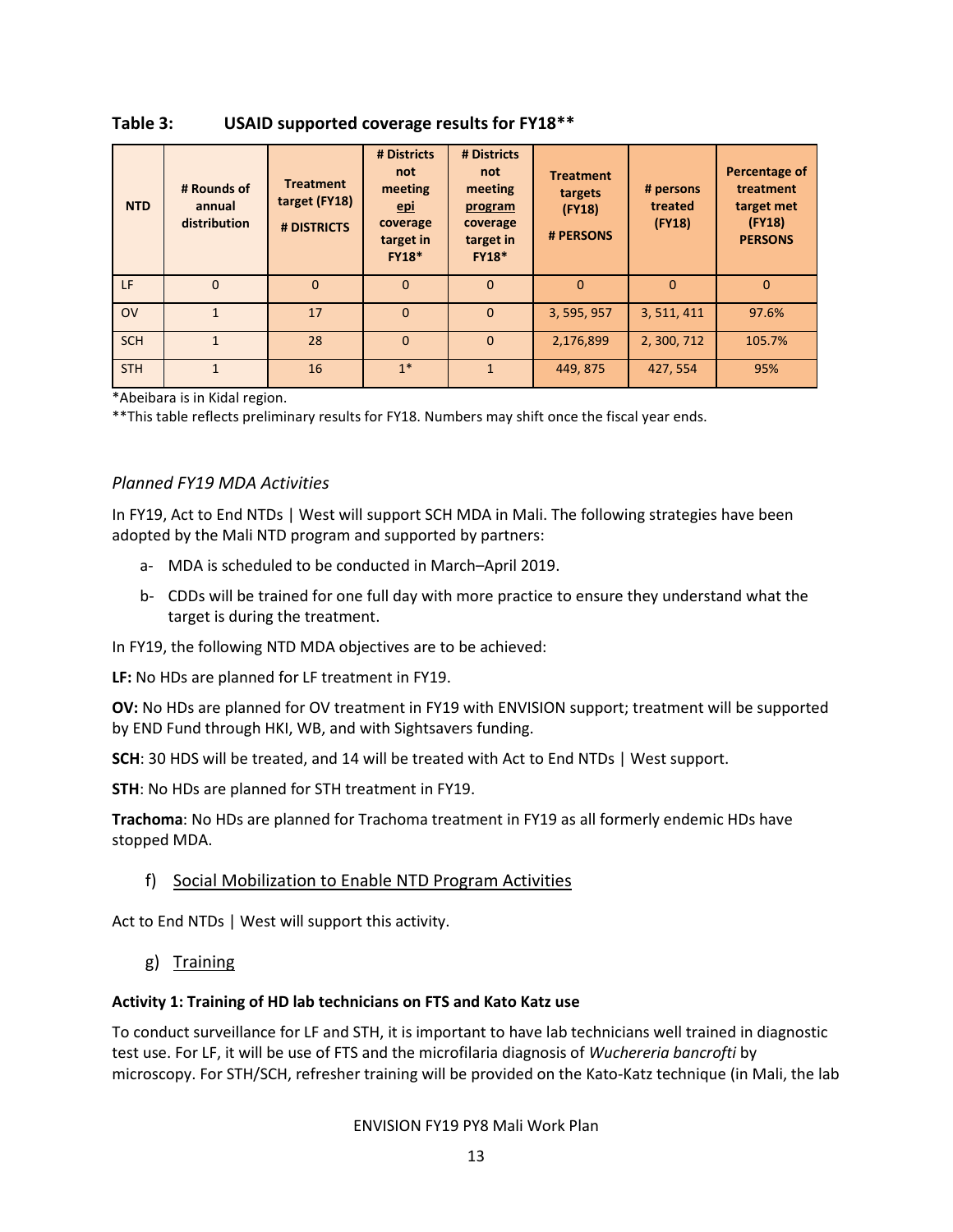technicians do not routinely use these tools for diagnosis). ENVISION will support the training for six regions in FY19: Gao, Kidal, Ménaka, Mopti, Taoudénit, and Tombouctou.

#### h) Drug and Commodity Supply Management and Procurement

Act to End NTDs | West will support this activity.

#### i) Supervision for MDA

Act to End NTDs | West will support this activity.

j) M&E

The EU of Tombouctou is scheduled in Q1 FY19 with ENVISION support. Four EUs supported by the WB are also scheduled for Q1 FY19. The WB EUs (9 HDs) are in Sikasso Region; three are TAS2 and one EU is a TAS3.

In FY19, the program plans to complete sentinel site surveys for SCH in 29 HDs without recent survey data.

#### DSAs

The TAS-STH evaluations planned in FY18 were not completed. Five EUs are scheduled to be completed in Q1 FY19 including the EU of Tombouctou which will be supported by ENVISION. The other EUs will be supported by the WB.

#### Activity 1: Sentinel/control evaluations for SCH/STH and re-evaluation surveys

To date, SCH sentinel site evaluations have been conducted in 46 HDs from 2014 to 2017. There are 29 HDs without recent survey data, including all 23 in Gao, Kidal, Ménaka, Taoudénit, and Tombouctou regions; 3 HDs in Mopti Region (Douentza, Teninkou, and Youwarou); one HD in Ségou (Bla); one HD (Kita) in Kayes; and one HD (Kolokani) in Koulikoro. Training for the surveys is included in the M&E tab in the budget.

In FY19, the program plans to conduct SCH sentinel site assessments in these 29 HDs without recent data. ENVISION will cover the SCH sentinel sites. In the 26 HDs located in insecure areas in the north, the program will use its experience in implementing TAS-STH assessments, using local laboratory technicians with support from an experienced team from the central level. The other 3 HDs will undergo a standard SCH methodology. HDs will be grouped according to their epidemiological profiles.

#### Activity 2: OV epidemiological and entomological surveys

The OV elimination strategic plan provides for conducting assessments in all endemic HDs (22) to demonstrate the interruption of OV transmission and conducting surveys to confirm the interruption of transmission. Existing data in the integrated NTD database will be used to develop maps of OV disease distribution as well as those from future assessments. These surveys will be used to update OV mapping for 34 districts in the following HDs:

• 2 HDs that have stopped MDA and need assessment to confirm elimination of transmission, as this decision was made before the introduction of new stop OV MDA guidelines.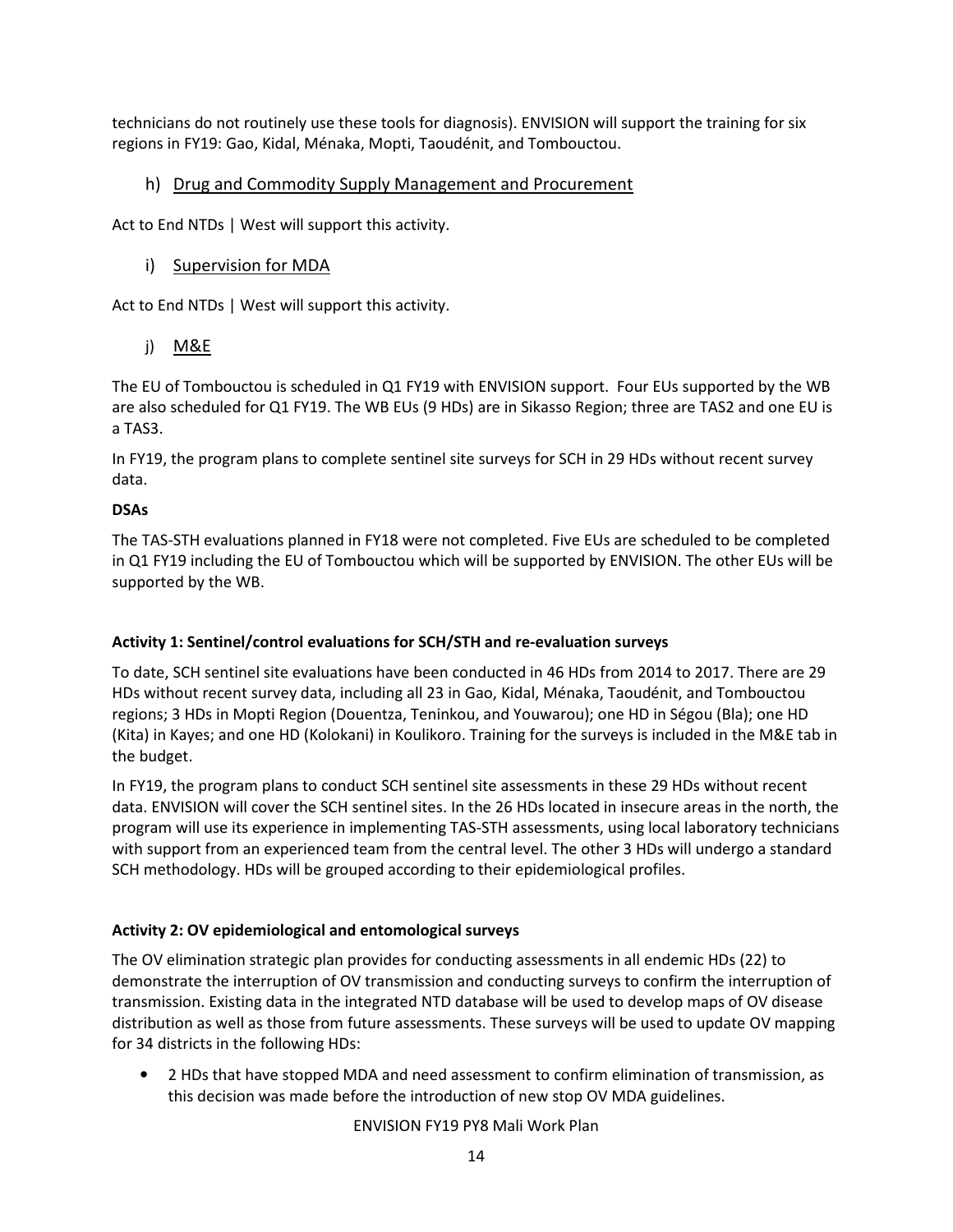- 12 HDs under surveillance that will be mapped with new WHO rapid diagnostic tools to confirm their current status. Twelve HDs were endemic for OV according to mapping data. These HDs were treated earlier with insecticide under the vector control program. At the beginning of TIDC they were not eligible for MDA at that time because they had benefitted from vector control. They were treated with IVR/ALB for LF for at least five years.
- 20 HDs currently under treatment for which:
	- 14 HDs with more recent survey results will be proposed for stop MDA surveys.
	- ‒ 6 HDs with no recent evaluation results (younger than 10 years) will be mapped to determine their current status.

The diagnostic tools recommended by WHO, namely OV-16 for epidemiological evaluations and PCR for entomological evaluations, will be used. The ENVISION team will provide technical support for the planning of these evaluations.

| <b>Disease</b>                  | No. of<br>endemic<br>districts | No. of<br>districts<br>planned for<br><b>DSA</b> | <b>No. of EUs</b><br>planned<br>for DSA (if<br>known) | <b>Type of assessment</b> | <b>Diagnostic method</b><br>(Indicator: Mf, FTS,<br>etc.) |
|---------------------------------|--------------------------------|--------------------------------------------------|-------------------------------------------------------|---------------------------|-----------------------------------------------------------|
| Lymphatic filariasis<br>and STH | 75                             | 15                                               | 5                                                     | TAS1                      | <b>FTS</b>                                                |
| OV                              | 34                             | 34                                               | 34                                                    | Epidemiological           | OV-16 ELISA                                               |
|                                 |                                | 34                                               | 34                                                    | Entomological             | <b>PCR</b>                                                |
| <b>SCH</b>                      | 75                             | 29                                               | 29                                                    |                           | Sentinel site surveys Kato-Katz and filtration            |
| Trachoma                        | 39                             | 24                                               |                                                       | <b>TSS</b>                | Survey                                                    |
|                                 |                                | 15                                               |                                                       | TT only survey            | Survey                                                    |

#### Table 4: Planned DSAs for FY19 by disease, All Funding

#### k) Supervision for M&E and DSAs

#### Activity 1: DSA protocol review

All the protocols developed by the program are reviewed by ENVISION staff, the HKI regional senior technical advisor for NTDs, and the HQ team and RTI/ENVISION. ENVISION ensures that WHO guidelines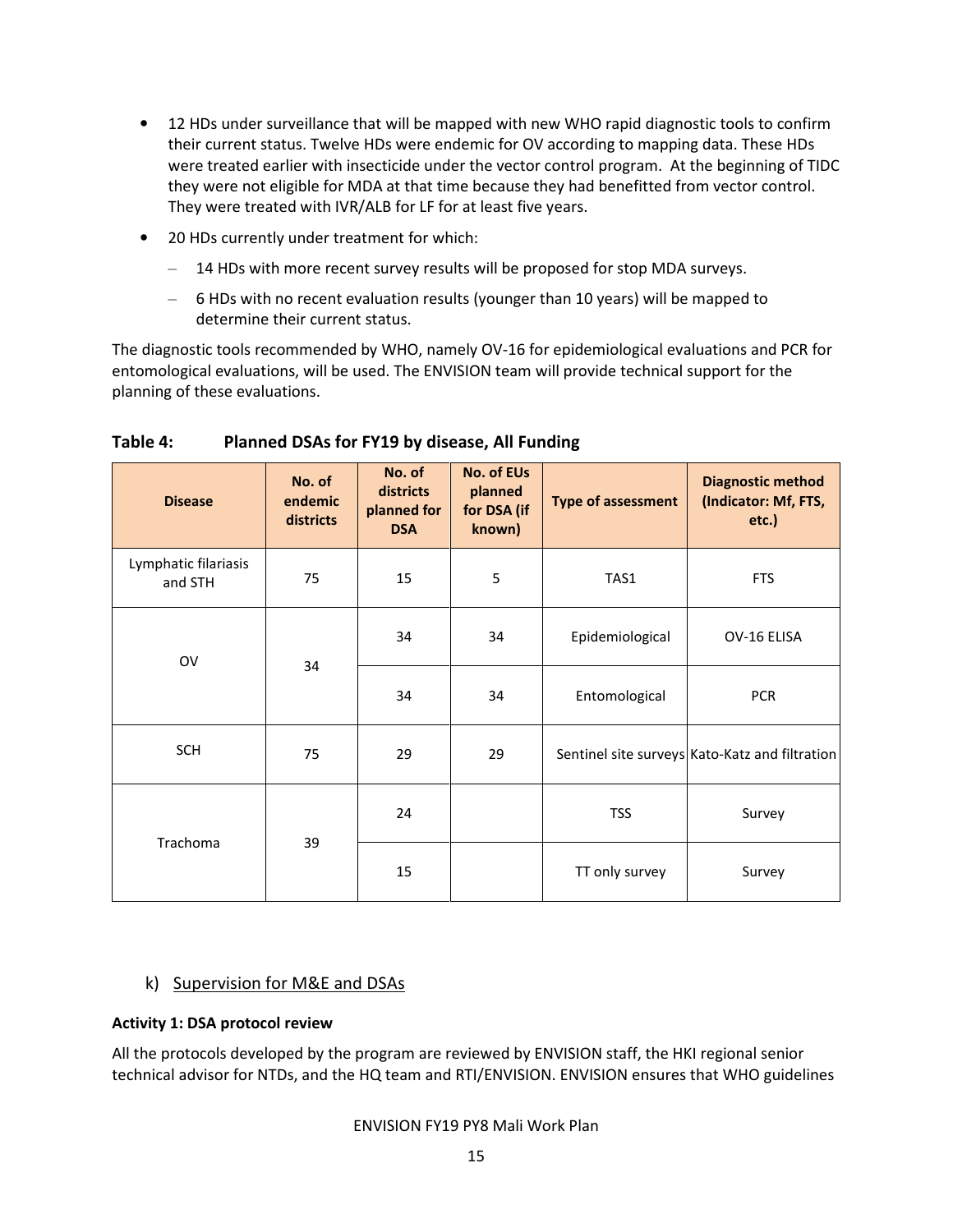are shared with the national program staff and followed. ENVISION assists the program in sharing data with the Regional Program Review Group to receive approval, as appropriate.

#### Activity 2: Supervision of schisto evaluations

During this supervision, the team ensures that activities are implemented as written in the approved protocols. This allows prompt correction in the field and ensures that the correct methodology is used.

#### Activity 3: Report review

The NTD program submits a final report to ENVISION staff after DSAs have been implemented. This gives the ENVISION staff time to review and make corrections where necessary.

#### l) Dossier Development

Act to End NTDs | West will support this activity.

m) Short-Term Technical Assistance

#### Activity 1: Dossier Development Consultant

Act to End NTDs | West will support this activity.